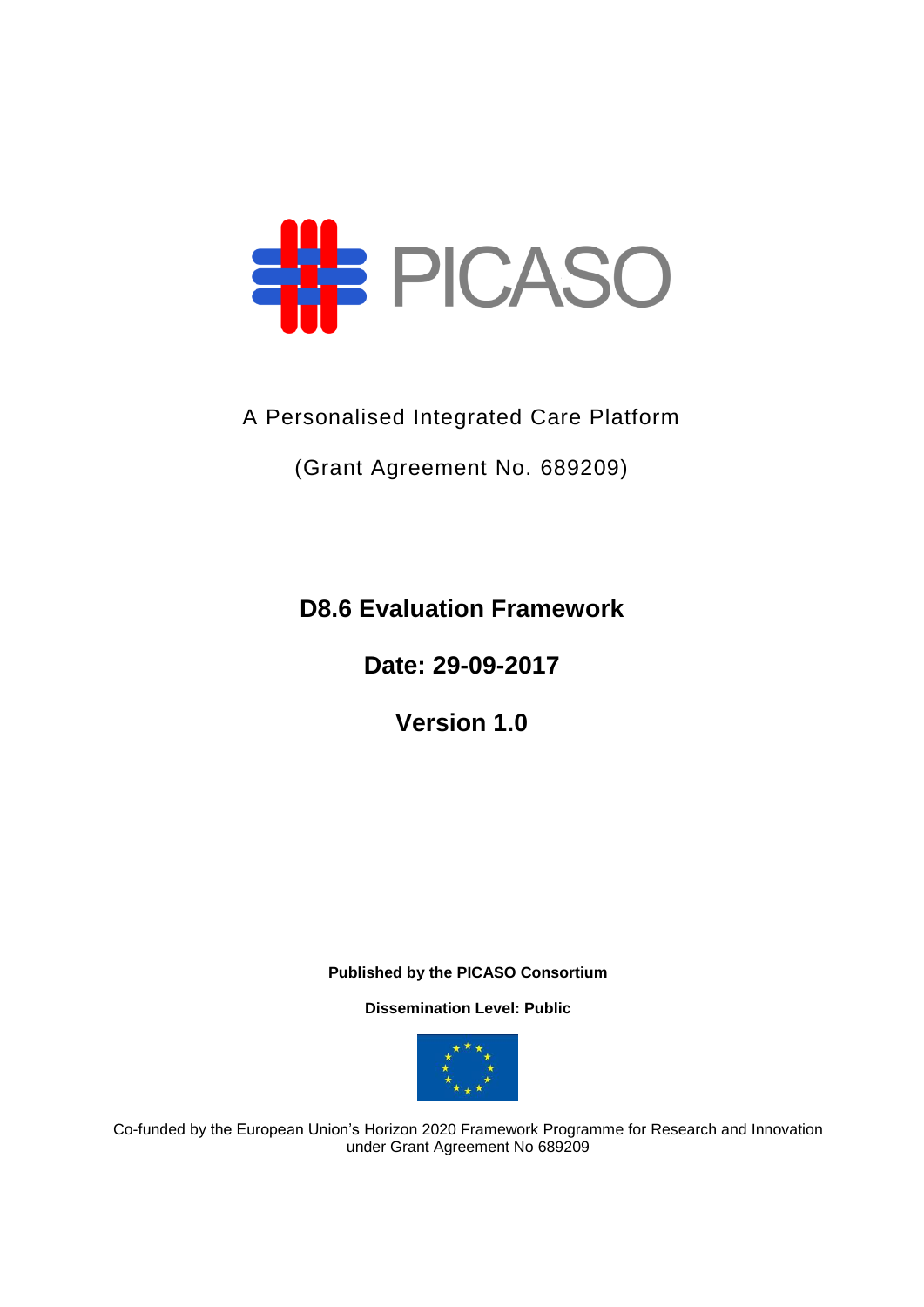## **Document control page**

| Document file:           | D8.6 Evaluation Framework v1.0.docx                                                                             |
|--------------------------|-----------------------------------------------------------------------------------------------------------------|
| <b>Document version:</b> | 1.0                                                                                                             |
| Document owner:          | <b>IN-JET</b>                                                                                                   |
| Work package:            | WP8 - Trials preparation, Migration and Evaluation                                                              |
| Task:                    | T8.5 - Trial Evaluation                                                                                         |
| Deliverable type:        | [R]                                                                                                             |
| Document status:         | $\boxtimes$ approved by the document owner for internal review<br>$\boxtimes$ approved for submission to the EC |

#### **Document history:**

|     | Version   Author(s)        | <b>Date</b> | <b>Summary of changes made</b>            |
|-----|----------------------------|-------------|-------------------------------------------|
| 0.1 | Trine F. Sørensen (IN-JET) | 07-03-2017  | ToC                                       |
| 0.2 | Trine F. Sørensen (IN-JET) | 11-05-2017  | Initial draft                             |
| 0.3 | Trine F. Sørensen (IN-JET) | 08-08-2017  | <b>Updated content</b>                    |
| 0.4 | Trine F. Sørensen (IN-JET) | 23-08-2017  | Initial comments considered and update of |
|     |                            |             | content                                   |
| 0.5 | Trine F. Sørensen (IN-JET) | 01-09-2017  | Full updated draft                        |
| 0.6 | Trine F. Sørensen (IN-JET) | 14-09-2017  | Version ready for internal review         |
| 0.7 | Trine F. Sørensen (IN-JET) | 27-09-2017  | All review comments considered and text   |
|     |                            |             | updated.                                  |
| 1.0 | Trine F. Sørensen (IN-JET) | 29-09-2017  | Final version submitted to the European   |
|     |                            |             | Commission                                |

#### **Internal review history:**

| <b>Reviewed by</b>           | <b>Date</b> | <b>Summary of comments</b>                                                 |
|------------------------------|-------------|----------------------------------------------------------------------------|
| Agostino Chiaravalloti (UTV) | 16-09-2017  | I Minor comments on: Evaluation and role of<br>control group in UTV trial. |
| Christian Schunck (INUIT)    | 25-09-2017  | Minor comments and suggestions.                                            |

#### **Legal Notice**

The information in this document is subject to change without notice.

The Members of the PICASO Consortium make no warranty of any kind with regard to this document, including, but not limited to, the implied warranties of merchantability and fitness for a particular purpose. The Members of the PICASO Consortium shall not be held liable for errors contained herein or direct, indirect, special, incidental or consequential damages in connection with the furnishing, performance, or use of this material.

Possible inaccuracies of information are under the responsibility of the project. This report reflects solely the views of its authors. The European Commission is not liable for any use that may be made of the information contained therein.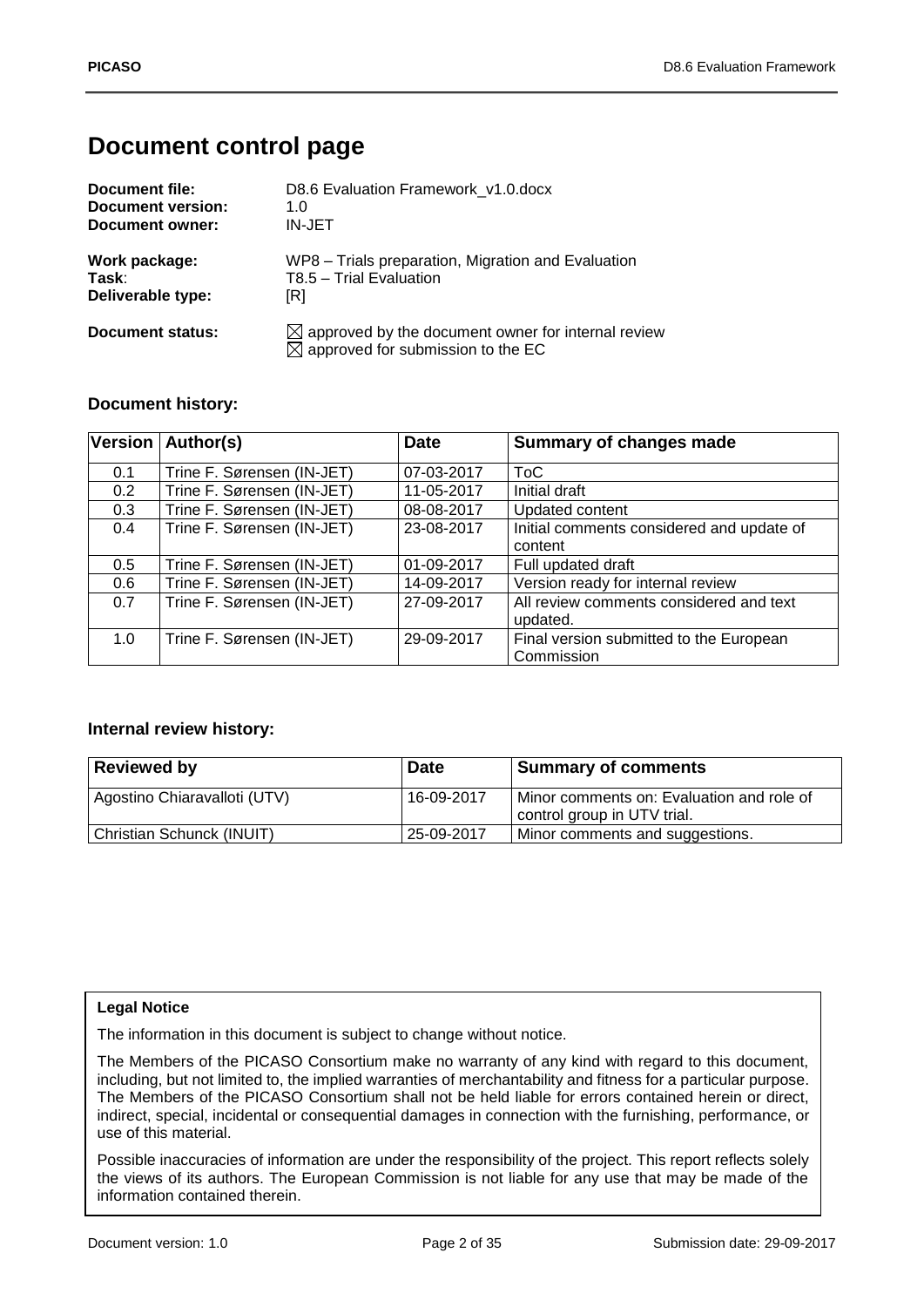# Index:

| 1            |                                                                             |  |
|--------------|-----------------------------------------------------------------------------|--|
| $\mathbf{2}$ |                                                                             |  |
|              |                                                                             |  |
|              |                                                                             |  |
| 3            |                                                                             |  |
|              |                                                                             |  |
|              |                                                                             |  |
|              |                                                                             |  |
| 4            |                                                                             |  |
|              |                                                                             |  |
|              |                                                                             |  |
|              |                                                                             |  |
|              |                                                                             |  |
|              |                                                                             |  |
| 5            |                                                                             |  |
|              |                                                                             |  |
|              |                                                                             |  |
|              |                                                                             |  |
|              |                                                                             |  |
|              |                                                                             |  |
|              |                                                                             |  |
|              |                                                                             |  |
|              | 5.2.1 Increased cost efficiency in workflows of health and social carers 23 |  |
|              | 5.2.2 More active participation of the patients in the care process23       |  |
|              | 5.2.3 Overall positive cost-benefit analysis in trial use cases pay-back23  |  |
|              |                                                                             |  |
|              |                                                                             |  |
| 6            |                                                                             |  |
|              |                                                                             |  |
|              |                                                                             |  |
|              |                                                                             |  |
| 7            |                                                                             |  |
|              |                                                                             |  |
|              |                                                                             |  |
|              |                                                                             |  |
|              |                                                                             |  |
|              |                                                                             |  |
|              |                                                                             |  |
|              |                                                                             |  |
|              |                                                                             |  |
|              |                                                                             |  |
|              |                                                                             |  |
|              |                                                                             |  |
|              |                                                                             |  |
| 8            |                                                                             |  |
|              |                                                                             |  |
|              |                                                                             |  |
|              |                                                                             |  |
|              |                                                                             |  |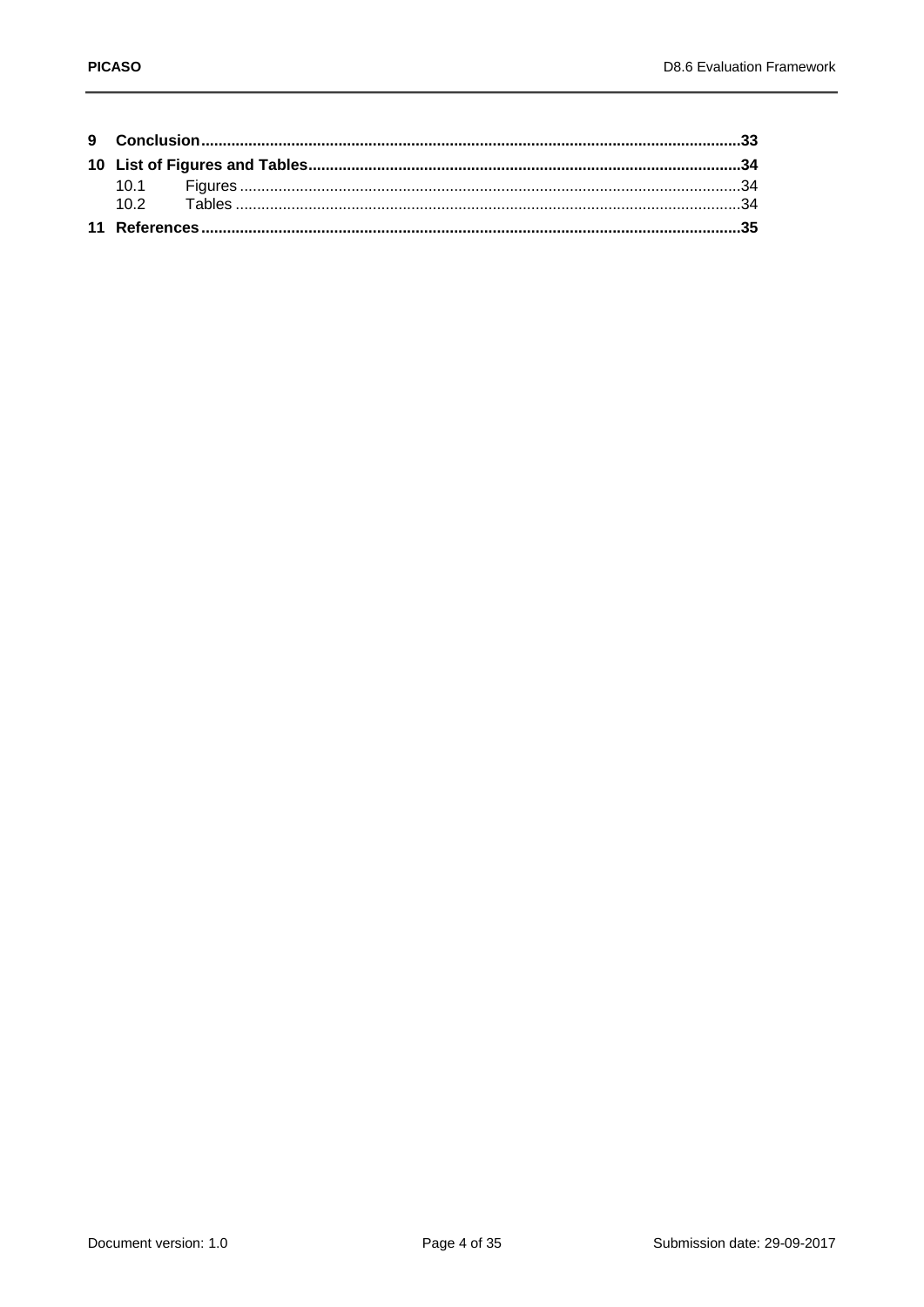### <span id="page-4-0"></span>**1 Executive Summary**

The Evaluation Framework presented here is a result of task T8.45 Trials Evaluation. It focuses specifically on trial evaluation, i.e. on the trials as demonstrating PICASO as proof-of-concept, and thus also on evaluation activities involving trial participants. The evaluation framework specifies the content (what), methodologies and methods (how), and planning (when) of the evaluation. As a framework it is not intended to be prescriptive or restrictive; it will set the boundaries for the evaluation while being flexible to accommodate to changing shape and needs of the project and its informants.

The evaluation framework is inspired by the Donabedian model that focuses on three interrelated aspects: structure (resources and administration), process (culture and professional co-operation) and outcome (competence development and goal achievement) and the framework proposed by Cornford, Doukidis and Forster (1994) that added three categories: system functions, human perspectives and organisation context. The details of the latter two are included in this deliverable while system functions will be tested and validated in the technical work packages.

The evaluation methodology will be diverse; employing the conceptual approach and data collection methods most suited to obtain the relevant data necessary to evaluate specific outcomes and selected key performance indicators of the project. Both formative and summative evaluation approach will be used and combined with a participatory evaluation approach where the actual end-users in the two trials are invited to evaluate PICASO based on their involvement in the trials. Both quantitative and qualitative research methods, often in combination, will be used to gather data from users in the clinical trials. Generally, quantitative methods are used to collect quantifiable data to assess "how many" and "how often" and obtain a numerical result. Qualitative methods, on the other hand, focus on getting a deeper and more wide-ranging understanding of something, of a phenomenon. The focus is here on "how" and "why" and the data is descriptive and in a narrative format.

The specific aims of the evaluation have been divided into three main categories; i) health outcomes, ii) efficiency gains, and iii) perceptions of usability and adaptability in integrated care settings. The methods and tools that are foreseen to be used include: questionnaires, interviews, desk research/database review, focus group, self-reports,  $e<sup>3</sup>$ value tool, usability tests, and written comments/feedback.

The following specific issues/ aims that will be addressed under each category are:

Health Outcomes

- Reduction in hospital admissions and re-admissions
- Reduction in bed days
- Reduction in visits to General Practice
- Improvement of physical well-being/Quality of Life
- Enhanced interaction with care provides (Improved interaction paradigms)
- Patient adherence to care plan(s)

Efficiency gains

- Increased cost efficiency in workflows of health and social carers
- More active participation of the patients in the care process
- Overall positive cost-benefit analysis in trial use cases (pay-back years)

Usability and adaptability in integrated care settings (experiences/perceptions of)

- Usability in integrated care settings
- Organisational adaptability

Software usability

- Software usability Clinician Dashboard (with Care plan manager, Data resource viewer, Clinician manager, Risk assessment)
- Software usability Patient Dashboard.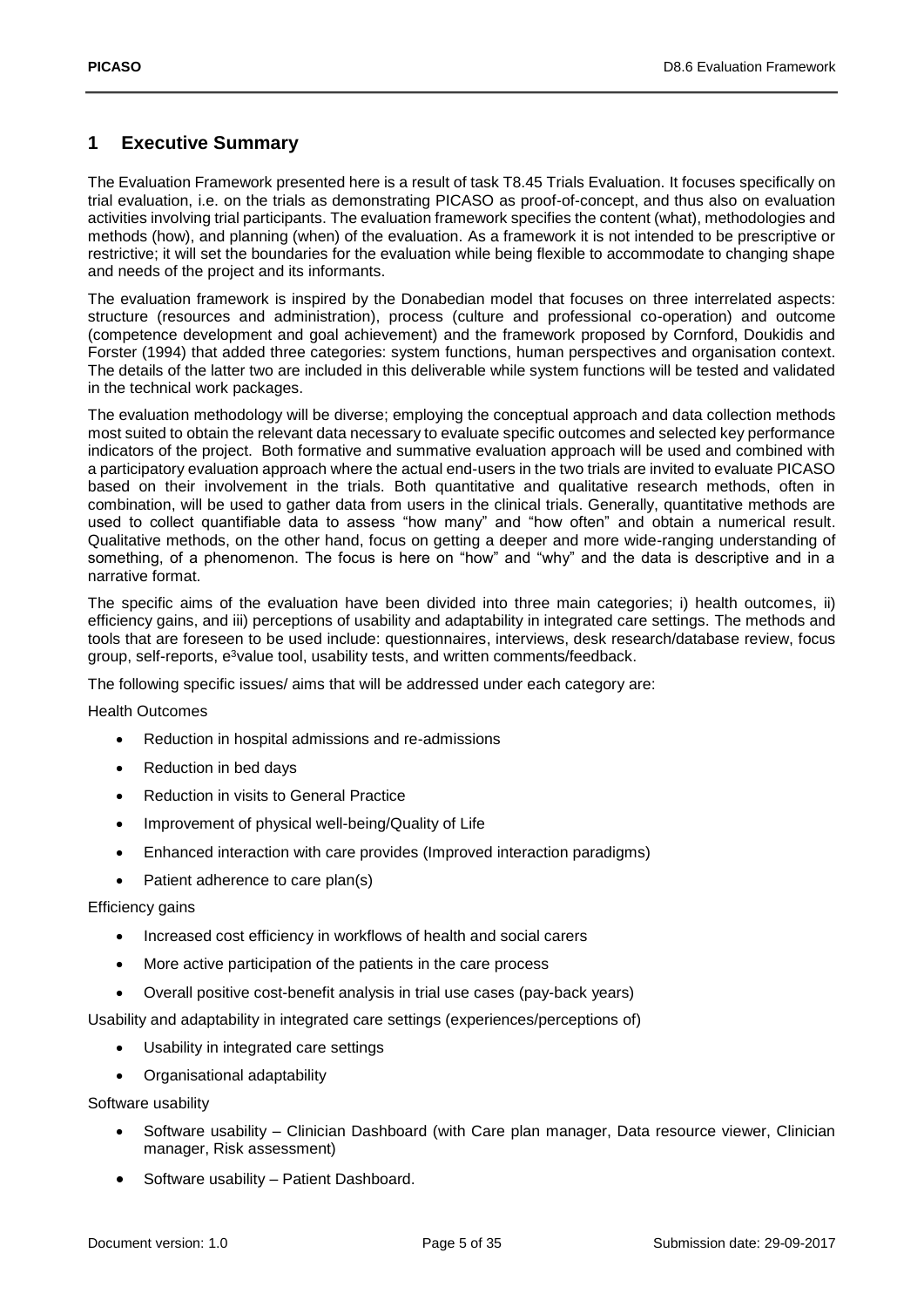### <span id="page-5-0"></span>**2 Introduction**

Evaluation should be an integral element in any project, service or programme; indeed in their entire lifecycle. Evaluation is a tool to help us understand what works and what doesn't and why, and it can be used to make changes to and improve existing services etc. Evaluation generally focuses on the overall efficiency, effectiveness and relevance and should do so from the perspective of the various stakeholders affected. There are of course different approaches to evaluation which have an influence on the evaluation and the analysis of the data. It is therefore crucial to carefully consider the purpose of the evaluation and the key evaluation questions, how they will be answered (methodology and data), by whom, and when.

The evaluation of PICASO will naturally focus on the aims and objective of the project overall, as well as on the evaluation aspects (KPIs) and metrics, as already identified in the Description of Action (DoA). This deliverable provides a framework for how to evaluate the aims and objectives by translating these into concrete key evaluation questions, defining intended use and users, metrics, data and data collection methods etc.; the evaluation will include both qualitative and quantitative data.

To support the evaluation, the project will run two separate and complementary trials for proof-of-concept demonstrators of integrated care. The trial run by UDUS will involve patients above the age of 18 with Rheumatoid Arthritis (RA) and Cardiovascular Disease as co-morbidity and the trial run by UTV will involve patients above the age of 65 with Parkinson Disease (PD) and Cardiovascular Disease as co-morbidity.

The trials will run in two phases of nine months each, following the release of the PICASO platform prototypes. There is, however, a fundamental design difference between the two trials. The trial run by UDUS will involve 30 patients, splitting them into two groups for each phase so that the first group will be exposed to the first PICASO prototype and the second group to the updated prototype. The UTV trial will also involve 30 patients but here 20 patients will constitute the control group and 10 patients will be exposed to PICASO, both the first and second prototype. This basic difference will of course be considered when analysing the evaluation results.

The trials are at the core of the evaluation activities that will be carried out involving patients, their informal caregivers, and formal carers (including the trial owners). The evaluation of the project will therefore include distinct evaluation activities in each of the two trials based on the trial specific endpoints.

While adding a level of complexity to the evaluation framework, planning and analysis, the obvious contextual differences between the two trial sites (national, clinical, medical, cultural, economic, structural and organisational) are still considered a strength for evaluation purposes as PICASO aims to develop a generic eHealth solution that is deployable in different EU countries.

#### <span id="page-5-1"></span>**2.1 Purpose, context and scope of this deliverable**

The Evaluation Framework presented here is a result of task T8.45 Trials Evaluation. The focus here is specifically on trial evaluation, on the trials as demonstrating PICASO as proof-of-concept, and thus also on evaluation activities involving trial participants. Technical internal testing and verification activities (e.g. unit tests, integration tests and system tests) will be carried out in the technical work packages and will therefore not be considered in this framework.

The evaluation of PICASO, and the evaluation framework presented in this deliverable, focus primarily on summative evaluation. <sup>1</sup> However, as formative evaluation is also an integral part of the project's iterative approach and the evaluation framework will therefore also include a particular aspect of formative evaluation that directly involves trial participants (mainly clinicians but also patients), namely usability.

The evaluation framework is a tool to organise and link the key evaluation questions, outcomes, metrics (indicators), data sources, data collection methods and targets (key performance indicators). The evaluation framework thus specifies the content (what), methodologies and methods (how), and planning (when) of the evaluation.

In an earlier (confidential) deliverable, *D8.1 Trial Definition for Integrated Care Management*, the two PICASO trials identified the overall health related endpoints and aspects that will be evaluated in each trial. The use cases that will be implemented in the trials are described in *D2.1 Scenarios and Use Cases for Integrated Care*. The evaluation data from the trials will be used to evaluate each trial separately with regards to their specific patient health related endpoints and combined to present an overall evaluation of PICASO as a decision support system to help clinicians in the management of co-morbidities. The results of the evaluation

-

<sup>&</sup>lt;sup>1</sup> See section 4.1 for a description of summative and formative evaluation.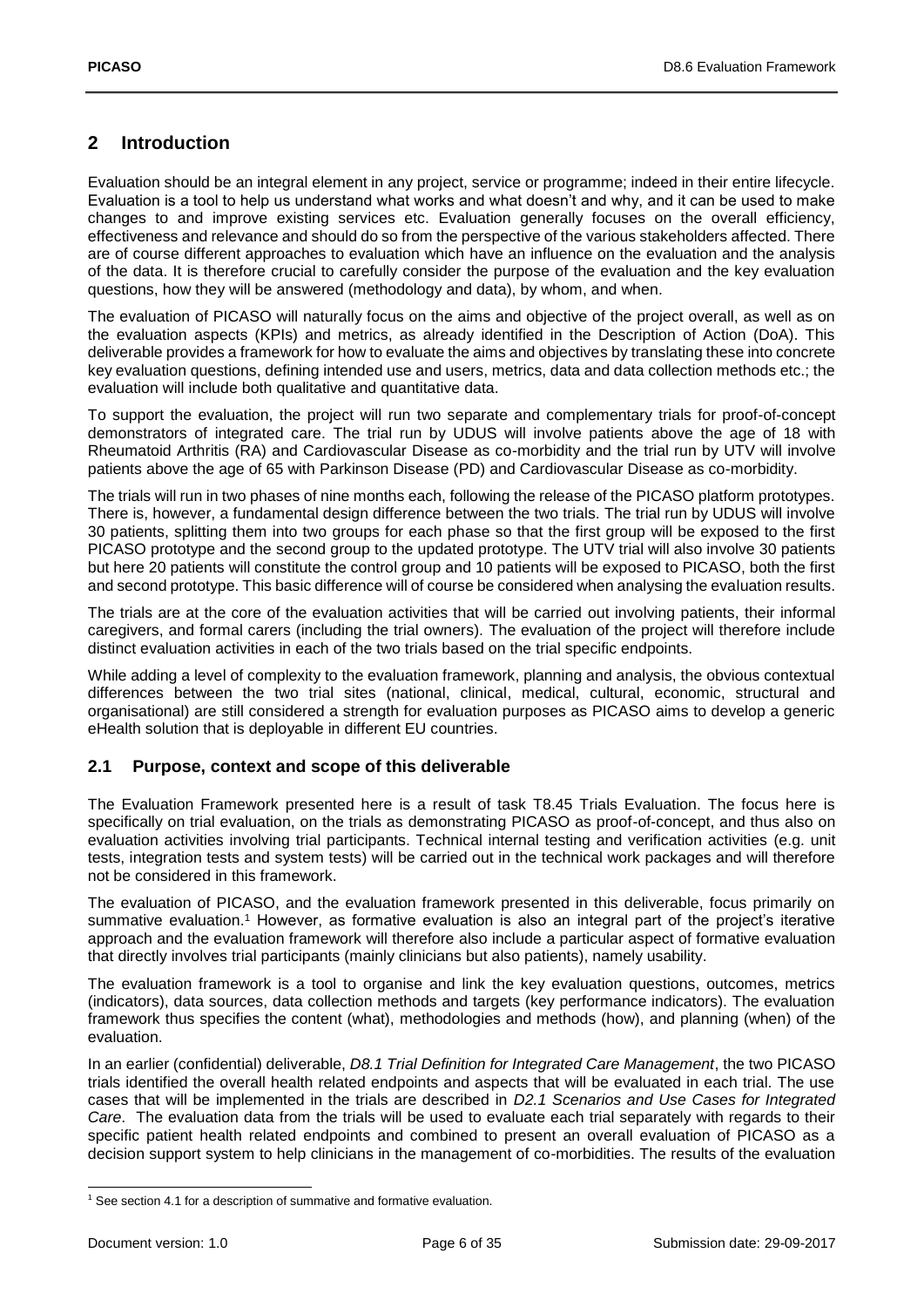of PICASO will be documented in *D8.11 Final Evaluation Report of Early Risk Detection and ICT-Based Intervention*.

#### <span id="page-6-0"></span>**2.2 Content and structure of this deliverable**

Chapter Three describes *what* will be evaluated based on the experiences and knowledge gained in the trials. The overall purpose of the evaluation is defined and a conceptual model to ensure a holistic evaluation is presented.

The methodological approach is described in Chapter Four. The methodology describes the broad philosophical underpinning to the chosen research methods, including whether qualitative or quantitative methods, or a mixture of both, are used and why.

In Chapter Five the evaluation framework for the summative evaluation based on the trials is presented. Three specific aims of the evaluation have been identified and divided into three main categories; i) health outcome, ii) efficiency gains, and iii) perceptions of usability and adaptability in integrated care settings.

A separate framework for software usability as formative evaluation based on trial specific use and experience is presented in Chapter Six. The framework is limited to software usability tests that will involve trial participants, first of all clinicians and secondly patients.

The methodology calls for the use of various data collection tools and method which are described in Chapter 7.

A brief note of ethics in supplement to the ethical guidelines provided in D3.3 The PICASO Ethical Guidelines is presented in Chapter 8.

A conclusion in the form of a brief note of how to use this deliverable is found in Chapter 9.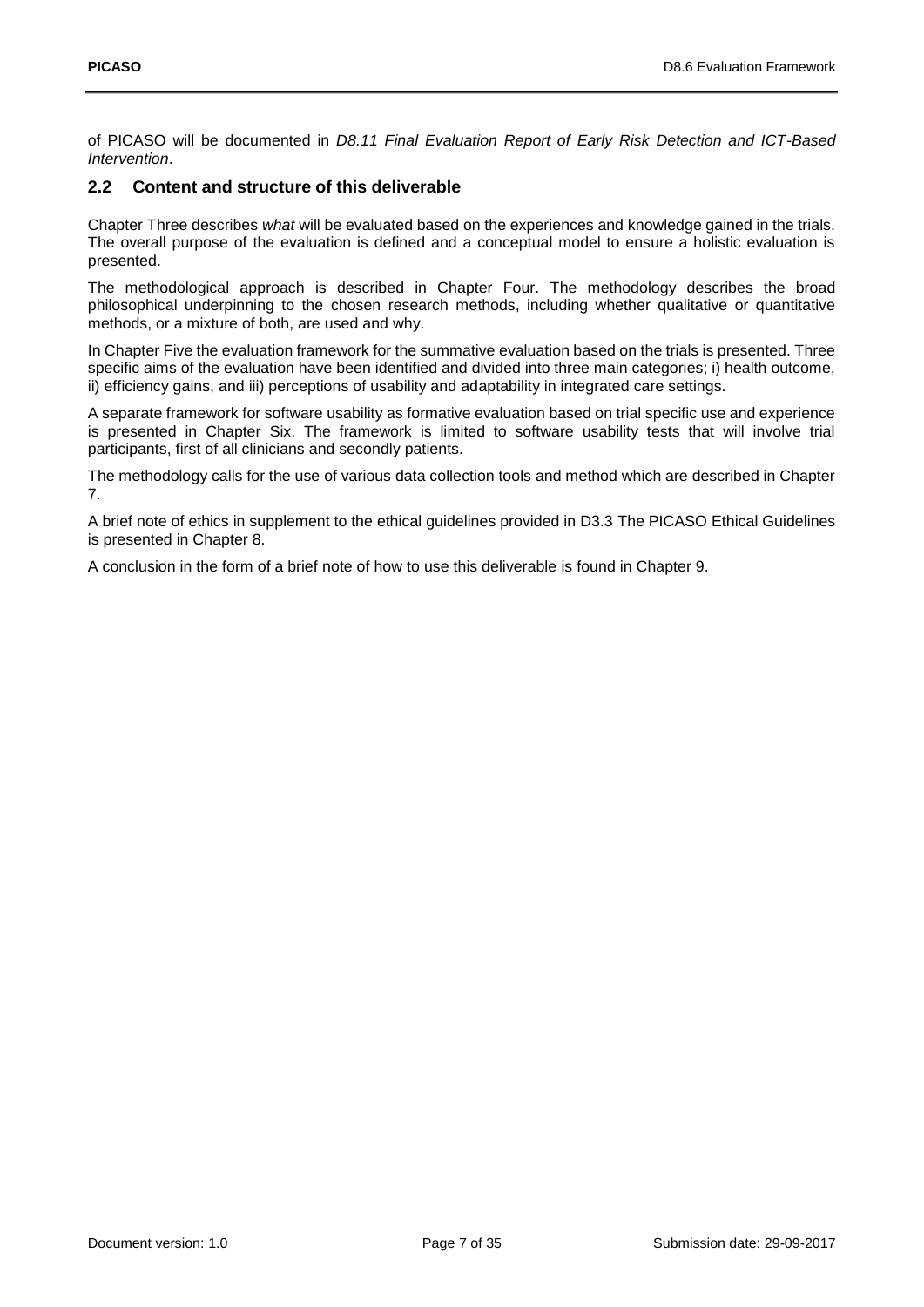### <span id="page-7-0"></span>**3 Evaluation Subject**

The first step in defining the evaluation framework is to determine *what* will be evaluated. The evaluation, and this framework, is grounded firmly in the experiences and feedback from the users in the two trials in the project. The notion of perception is integral to the evaluation in the sense that users' perceptions based on their experiences with using PICASO will be gathered and are considered as valuable input to the analysis of user acceptance, usability and usefulness. 2

User requirement validation and internal testing and verification are out of scope of this current framework; these activities will be conducted internally in the technical work packages.

PICASO aims to:

- improve cooperation and exchange of knowledge between professional caregivers in health, rehabilitation and social care domains and actively include patients and their relatives in the integrated care settings thus supporting patient empowerment and self-care
- bring about improvements in health outcomes, daily activities, and quality of life of older persons with multimorbidities by personalising care management programmes to specific characteristics of the patients' profiles and support adherence to care plans at the point of need;
- reinforced medical knowledge and create new care models for management and treatment of patients with multimorbidity conditions;
- allow more cost-effective care management through increased skills and collaboration of care professionals and more automated and efficient workflows, which eventually will lead to better health outcome and a reduction in hospitals admissions, and thus contributing significantly to the sustainability of health and social care systems in Europe.

The aims above form the cornerstone of the decisions made in this framework with regards to the evaluation purpose, key questions, approaches and methodological choices.

#### <span id="page-7-1"></span>**3.1 Evaluation Purpose**

The overall purpose of the evaluation is to 1) gain knowledge and 2) assess the impact of PICASO from different stakeholder perspectives and on various levels. Combined, the intended use of the evaluation is thus to gather evidence from the PICASO trials that can help promote a change in existing clinical practices to improve the care of chronically ill patients with multimorbidities.

With respect to the internal purpose of the evaluation, the intended use is to facilitate the future exploitation of PICASO. Evaluation results are therefore crucial to support the dissemination and exploitation strategies in the project.

The intended users of the evaluation are all affected stakeholders, but primarily clinicians (specialists and GPs), patients, health authorities and administrators, home and community carers, and health technology providers.<sup>3</sup>

To sum up, the purposes and intended uses of the evaluation are:

- Gain and share knowledge:
	- Document clinicians' experiences of using PICASO to support the management and care of patients with multimorbidities
	- o Usability (formative)
	- o User acceptance/satisfaction and barriers
	- o Inform stakeholders of the functionalities and effects of PICASO
	- o To build trust in the PICASO system for all stakeholders

1

 $2$  User acceptance and satisfaction are used as synonyms as done also in e.g. the MAST methodology: "The patients' acceptability is sometimes used synonymously with the patients' satisfaction of telemedicine applications in empirical studies. Here the two terms are also used as synonyms ((MedCom & NST, 2010:29). In PICASO, patient, clinician and informal carer acceptance will be evaluated. <sup>3</sup> Please refer to *D9.3 Dissemination Strategy and Plan V2.0* for a detailed analysis of stakeholders.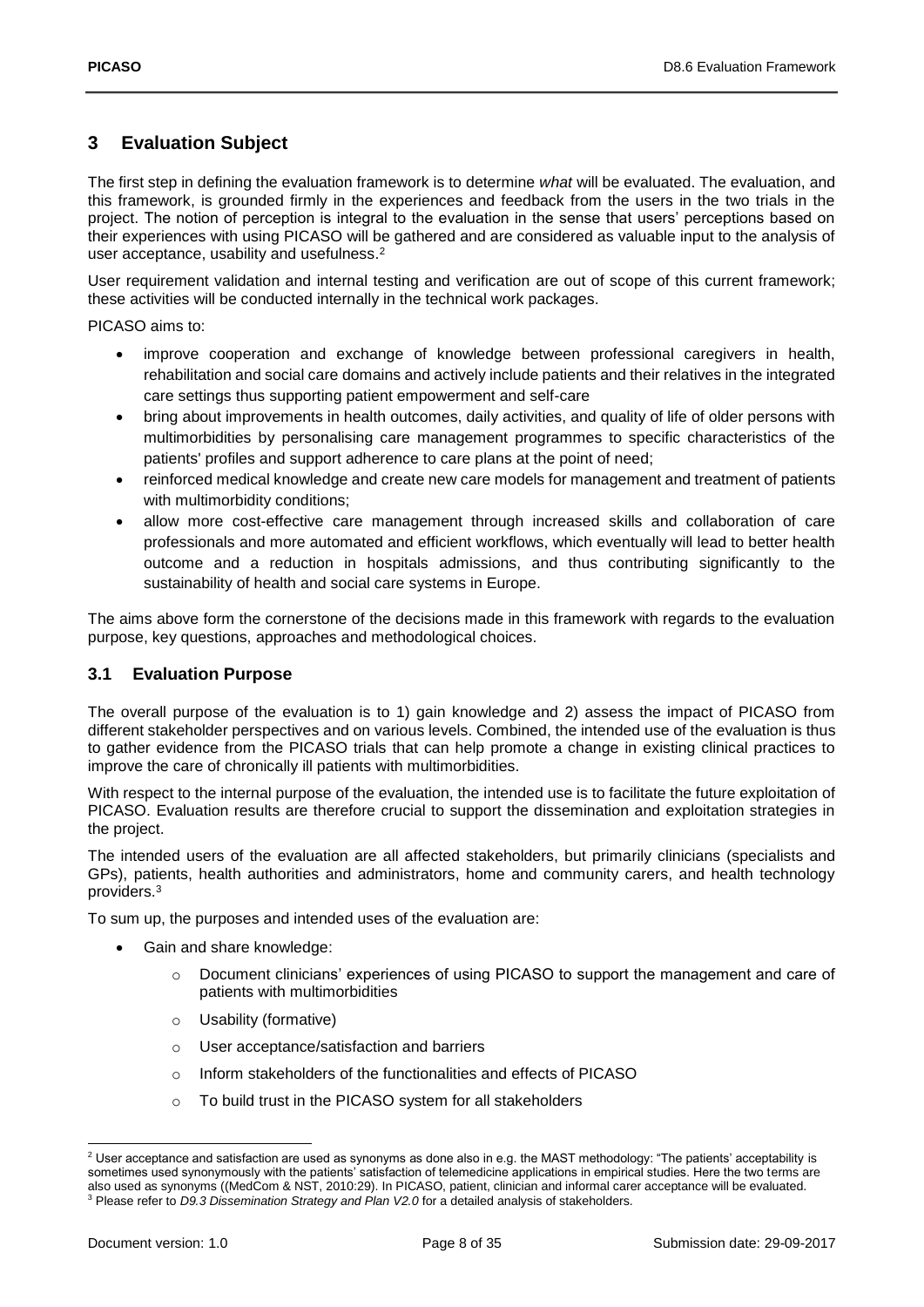- o Inform stakeholders of the evidence-based results of PICASO for the integration of care.
- Impact assessment
	- $\circ$  Impact and improvement on the management of multiple care plans from a clinician and patient perspective
	- o Cost-benefits of PICASO
	- o Patient empowerment and how this in turn affects the patient and their informal carers, as well as their medical status
	- o Innovations.

#### <span id="page-8-0"></span>**3.2 Existing Evaluation Models**

In order to provide a more holistic evaluation, different interconnected aspects of the PICASO solution will be considered. This means including different stakeholder perspectives and contexts of use in the evaluation, and ensuring that focus of the evaluation is adapted to the aspect that is being evaluated. In other words, different users have different expectations and different uses of the project results, and will therefore evaluate different aspects according to their intended use of the project results.

The PICASO evaluation focus and the definition of key questions is inspired by the framework for the assessment of the quality of care proposed by Donabedian (1988), as well as by the evaluation framework for eHealth proposed by Cornford, Doukidis and Forster (1994), as they allow for a more holistic evaluation, considering various aspects, levels, and stakeholder perspectives. Moreover, the MAST model mentions several elements/topics which will also be included in PICASO.

The Donabedian model focus on three interrelated aspects: structure (resources and administration), process (culture and professional co-operation) and outcome (competence development and goal achievement) that all need to be analysed in order to assess the quality of care. Structure refers to prerequisites, such as hospital buildings, staff and equipment. Process describes how structure is put into practice, such as specific therapies. Outcome refers to results of processes, for instance, results of therapy (Kunkel et al., 2007).

The evaluation framework proposed by Comford, Doukidis and Forster (1994) uses the same three categories as the Donabedian model, applying these to three levels: system functions, human perspectives and organizational context as illustrated in [Figure 1.](#page-8-1)

|                                                                  | System<br>functions                  | Human<br>perspectives                                     | Organizational<br>context                                                        |
|------------------------------------------------------------------|--------------------------------------|-----------------------------------------------------------|----------------------------------------------------------------------------------|
| <b>Structure</b>                                                 | technical detail                     | changed work<br>conditions and<br>implied<br>requirements | sustainability,<br>opportunity costs,<br>management needs,<br>skill requirements |
| information<br>processing correct<br><b>Process</b><br>and valid |                                      | human<br>participation in<br>tasks; social<br>interaction | altered delivery and<br>practice                                                 |
| Outcome                                                          | relevant,<br>applicable,<br>reliable | quality of service<br>and outcomes                        | effect in the world                                                              |

#### **Figure 1: eHealth evaluation framework proposed by Comford et al (1996)**

<span id="page-8-1"></span>Another well-renowned mode is the MAST model (MedCom & NST 2010). MAST should only be applied when assessing the effectiveness and contribution to quality of care of a *mature* telemedicine application in order to provide a sound basis for clinical, administrative and political decision-makers. MAST focuses primarily on the prerequisites for and the consequences of the use of a telemedicine application.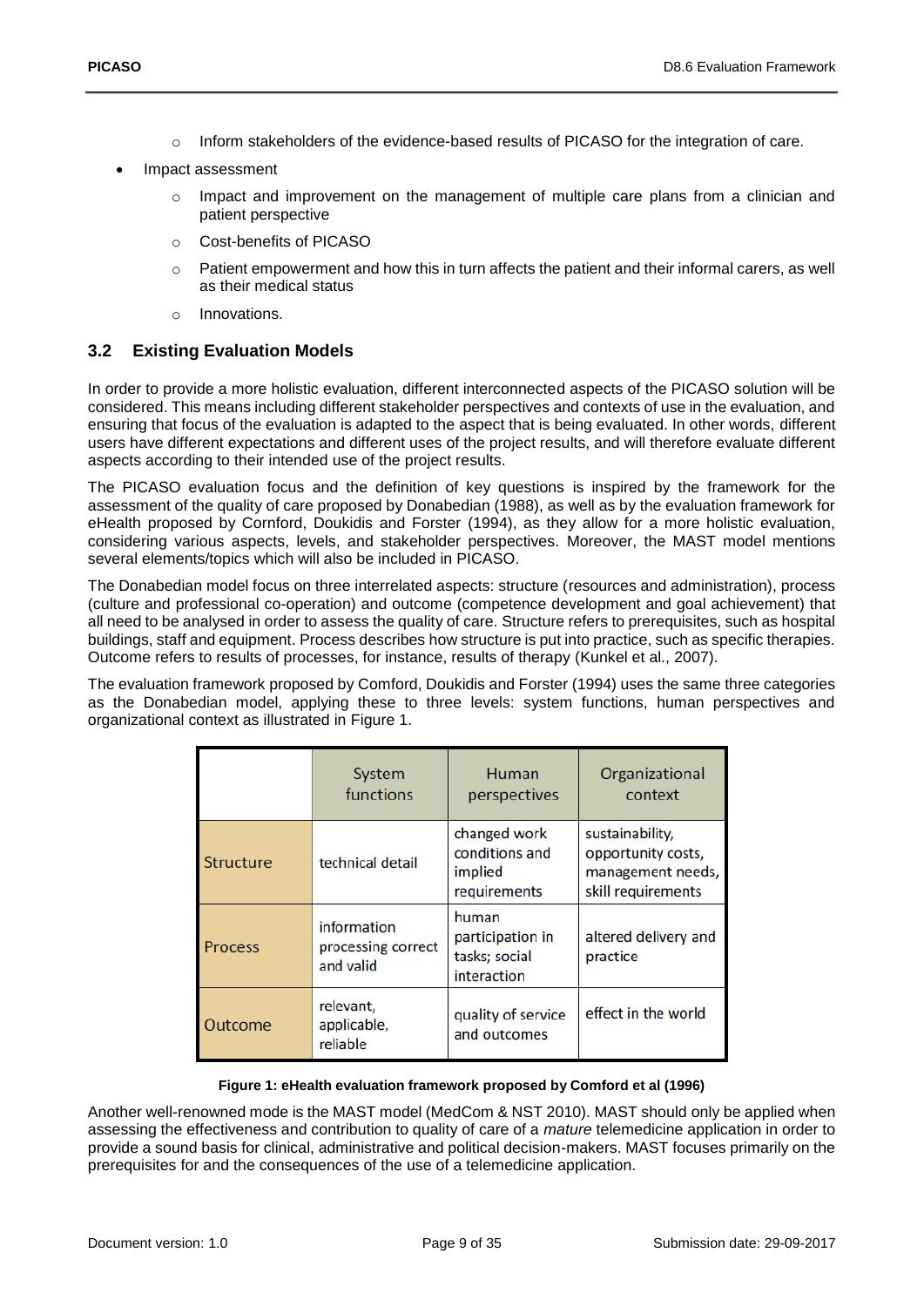Nevertheless, the PICASO evaluation framework is inspired by the multidisciplinary assessment used in MAST, and the final evaluation of PICASO will include elements related to the 7 domains in MAST. <sup>4</sup> For example, several of the topics MAST recommends can be included in the assessment will also be included in the PICASO evaluation framework and KPIs have been defined for key topics. The topics from MAST included in PICASO are:

Clinical effectiveness:

- Effects on health related quality of life
- Behavioural outcomes
- Utilization of health services (e.g. number of readmissions)

Patient perspectives:

- Satisfaction and acceptance
- Understanding of information
- Ability to use the application
- Empowerment, self-efficiency

Organisational aspects:

- Process
- Structure
- Culture<sup>5</sup>
- Management

Socio-cultural aspects:

- Changes in the patient's role in major life areas
- Societal, political context and changes
- Changes in responsibility

Ethical aspects:

- Potential ethical problems
- Autonomy

Legal aspects:<sup>6</sup>

- Information governance
- Professional liability
- Patient control consent, access

Economic evaluation: 7

- Amount of resources used when delivering the assessed telemedicine application and its comparators in the health care sector and other sectors
- Unit costs or prices for each resource used
- Related changes in use of health care resources
- Clinical effectiveness of the telemedicine application and comparators

<sup>-</sup><sup>4</sup> The seven domains in MAST are: 1. health problem and characteristic of application, 2. safety, 3. clinical effectiveness, 4. patient perspectives, 5. economic aspects, 6. organisational aspects, and 7. socio-cultural, ethical and legal aspects.

<sup>&</sup>lt;sup>5</sup> In MAST, "Culture" includes clinical staff's attitudes towards and experiences with the use of telemedicine applications. In PICASO, clinicians' and informal carers attitudes, acceptance and satisfaction will be assessed as part of user acceptance.

<sup>6</sup> Primarily related to technical validation and verification ativities in WP7

<sup>&</sup>lt;sup>7</sup> Economic evaluation and business cases will be carried out in WP9.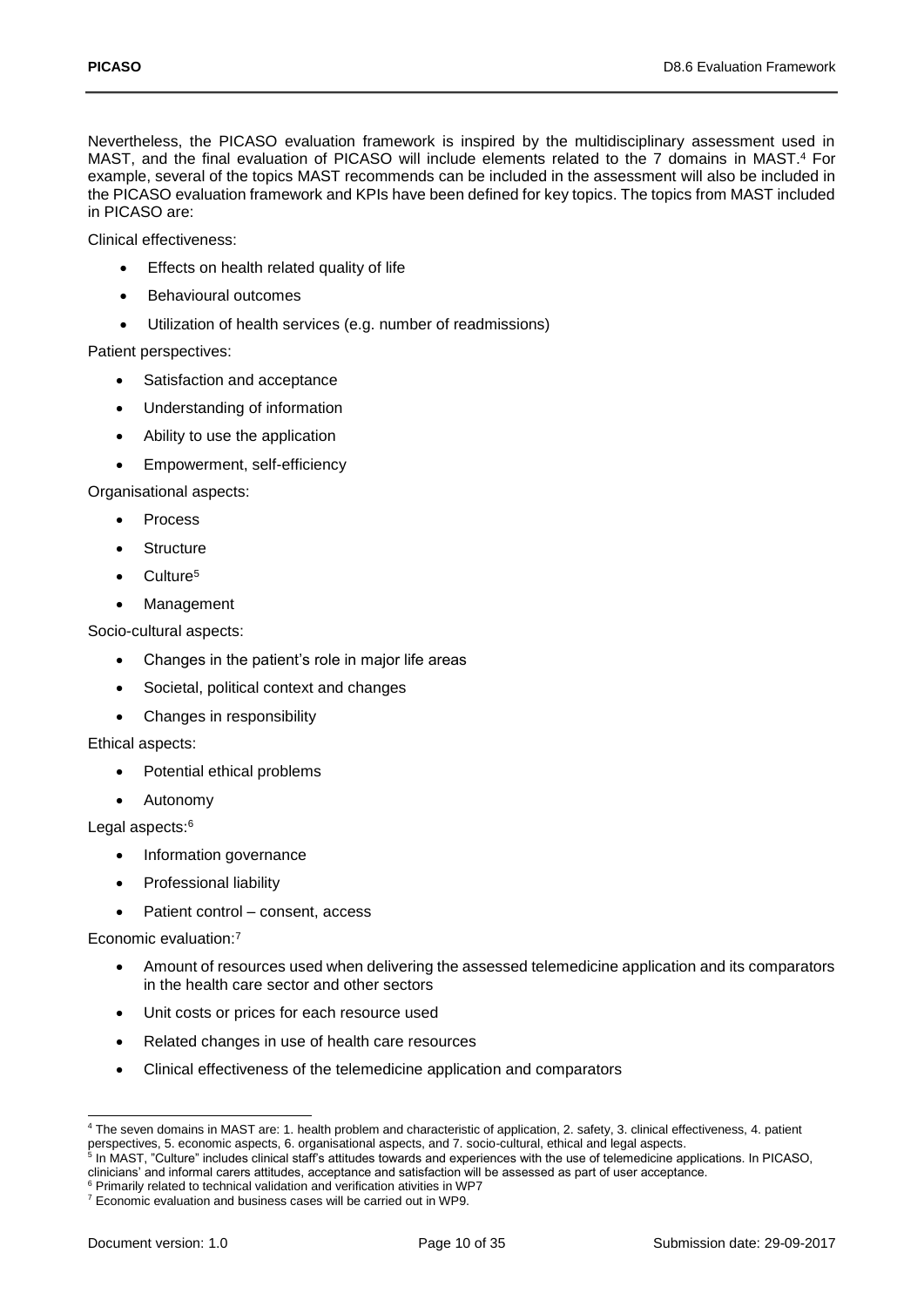Business case

- Expenditures per year
- Revenue per year.

### <span id="page-10-0"></span>**3.3 PICASO Evaluation Framework**

The PICASO evaluation framework is inspired by the models mentioned above which have been adapted to fit the project's key ambitions and success criteria. The PICASO evaluation framework is illustrated in [Table 1](#page-10-1) using Comford, Doukidis and Forster's model (1994).

In the horizontal categories, "system functions" refers to technical functions of the PICASO platform. This will be evaluated in the technical work packages and will therefore not be described in more detail here. The category "human perspectives"<sup>8</sup> distinguishes between clinicians and patients and their informal carers because their perspectives differ, and thus the evaluation focus for these two end-user groups differs. The "organisational context" includes the clinics/hospitals directly involved in the trials.<sup>9</sup> The interrelations between the cells are important to achieve a more holistic and contextual evaluation. The vertical categories; structure, process and outcome are used in the same meaning as proposed by Donabedian.

The PICASO evaluation model reflects the key ambitions and success criteria of the project as outlined in the beginning of this section. The cells in the model represent the high level key aspects and issues that the evaluation seeks to answer or in other words, the factors that will be evaluated. This will be used to define the specific questions that will be addressed, i.e. the method(s) that will be used to collect data, the measures of success or KPIs, and involved partner(s) (cf. [Chapter 5\)](#page-16-0).

<span id="page-10-1"></span>

|                  |                                                                                                            | <b>Human Perspectives</b>                                                                                                                                                            |                                                                                                                                |                                                                                                                |
|------------------|------------------------------------------------------------------------------------------------------------|--------------------------------------------------------------------------------------------------------------------------------------------------------------------------------------|--------------------------------------------------------------------------------------------------------------------------------|----------------------------------------------------------------------------------------------------------------|
|                  | <b>System Functions</b>                                                                                    | <b>Clinicians</b>                                                                                                                                                                    | <b>Patients and</b><br>informal carers                                                                                         | Organisational<br>context                                                                                      |
| <b>Structure</b> | Integration and<br>interoperability of<br>system components<br>Requirement<br>assessment and<br>validation | Access to and sharing<br>of patient data and<br>medical knowledge                                                                                                                    | Ease of providing<br>personal health<br>information to<br>clinicians<br>Demands/efforts of<br>using home-<br>monitoring system | Sustainability<br>Cost-efficiency<br>User acceptance<br>and satisfaction<br>Adaptability                       |
| <b>Process</b>   | Transfer and sharing<br>of patient data / data<br>processing                                               | Changes in work flows<br>and conditions<br>Changes in<br>interactions with other<br>specialist and/or<br>social carers<br>Changes in interaction<br>with patients/informal<br>carers | Changes in<br>behaviour & self-<br>management<br>Changes in<br>interaction with<br>clinicians and social<br>carers             | Changes to care<br>plan management<br>for multimorbidities<br>Effect on integration<br>of care<br>Adaptability |
| <b>Outcome</b>   | <b>Usability</b><br>Applicability<br>Reliability                                                           | Management of<br>multimorbidities<br>Integration of care<br>plans                                                                                                                    | Quality of life<br>Health outcome                                                                                              | Health outcome<br>More active<br>participation of the                                                          |

|  |  |  | Table 1: The PICASO Evaluation Model |  |
|--|--|--|--------------------------------------|--|
|--|--|--|--------------------------------------|--|

<sup>1</sup> <sup>8</sup> It is important to note that the phrasing "human perspective" does not mean that the two end-user groups named here will only

participate in evaluating the points listed in this column; they will also be involved in e.g. usability evaluation under "system functions". In other words, note that it is their perspective described, not their activity,

<sup>9</sup> The work in WP9, particularly T9.4 Healthcare Economics and Business Models and T9.5 Business and Exploitation Planning will contribute to the evaluation from the organisational perspective.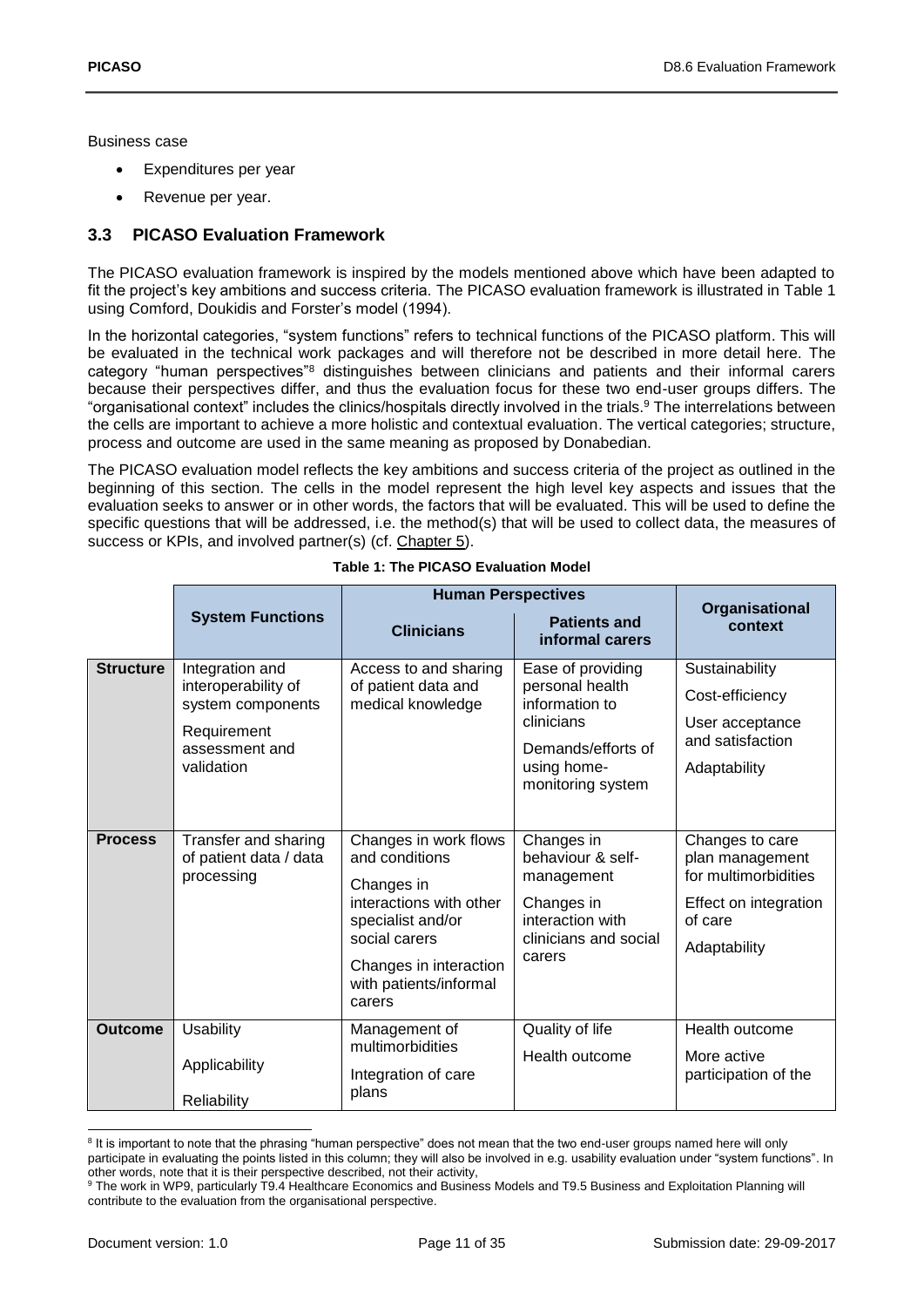| Security (data<br>security) | Sharing of data<br>Care efficiency | Adherence support<br>to care plans                   | patients in the care<br>process                      |
|-----------------------------|------------------------------------|------------------------------------------------------|------------------------------------------------------|
| Accurateness                | (effectiveness and<br>usefulness)  | Care efficiency<br>(effectiveness and<br>usefulness) | Care efficiency<br>(effectiveness and<br>usefulness) |
| Transferability             |                                    |                                                      | Adaptability                                         |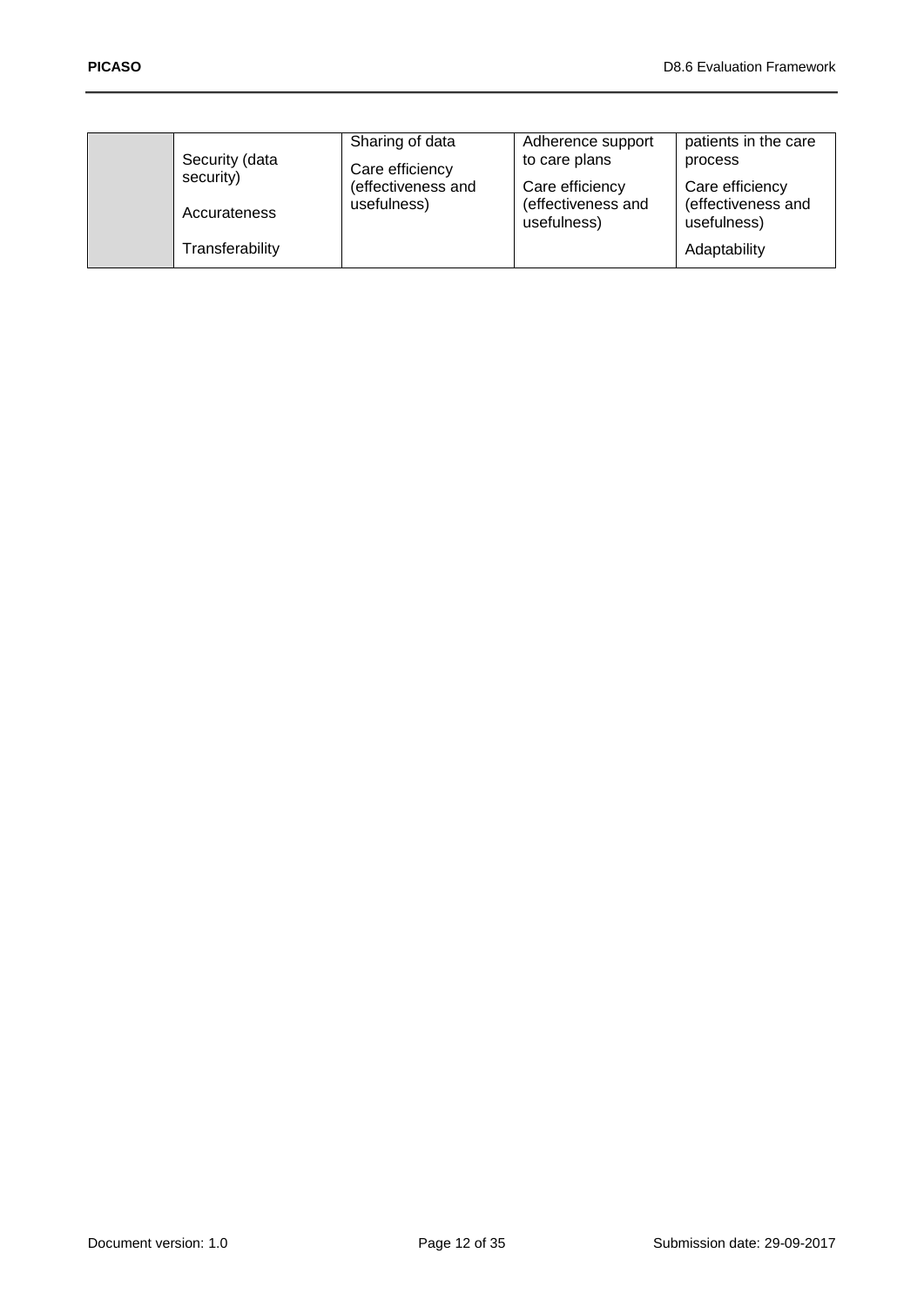### <span id="page-12-0"></span>**4 The Methodological Approach**

The overall methodological approach in PICASO is to use the proof-of-concept method for evaluating the clinical feasibility of PICASO based on its implementation in the two trials involving real patients and clinicians. The two trials will test PICASO as a proof-of-concept and are therefore the primary sources of empirical data for the evaluation of the project. This proof-of-concept methodology is particularly useful for collecting primary data on the clinical applicability of the PICASO system, its usability and usefulness (including perceived usefulness and usability), and issues regarding the physical and organisation deployment of the system (see Bardram 2008).

Diverse evaluation methodologies will be used in order to employ the conceptual approach and data collection methods most suited to collect the relevant data necessary to evaluate specific outcomes and selected key performance indicators of the project.

The specific trial definitions, endpoints, and trial protocols have been described elsewhere; in this section we will focus on describing *how* the evaluation of PICASO will be carried out.

#### <span id="page-12-1"></span>**4.1 Formative and Summative Evaluation Approaches**

The purpose of the evaluation and the object under evaluation must be considered when determining the conceptual approach to the evaluation. Two main types of evaluation exist: formative evaluation and summative evaluation. As the names suggests, the former focuses on e.g. needs assessment, implementation and processes, whereas the latter focuses on e.g. outcomes, impact and cost-effectiveness.

"*Formative evaluation is an on-going process that allows for feedback to be implemented during a program cycle."*

"*Summative evaluation occurs at the end of a program cycle and provides an overall description of program effectiveness.*" 10

The main difference between how formative and summative evaluation approaches are used is illustrated in the figure below:



**Figure 2: The application of formative and summative evaluation approaches<sup>11</sup>**

<span id="page-12-2"></span><sup>10</sup> Reference:<http://toolkit.pellinstitute.org/evaluation-101/evaluation-approaches-types/>

 $11$  Ibid.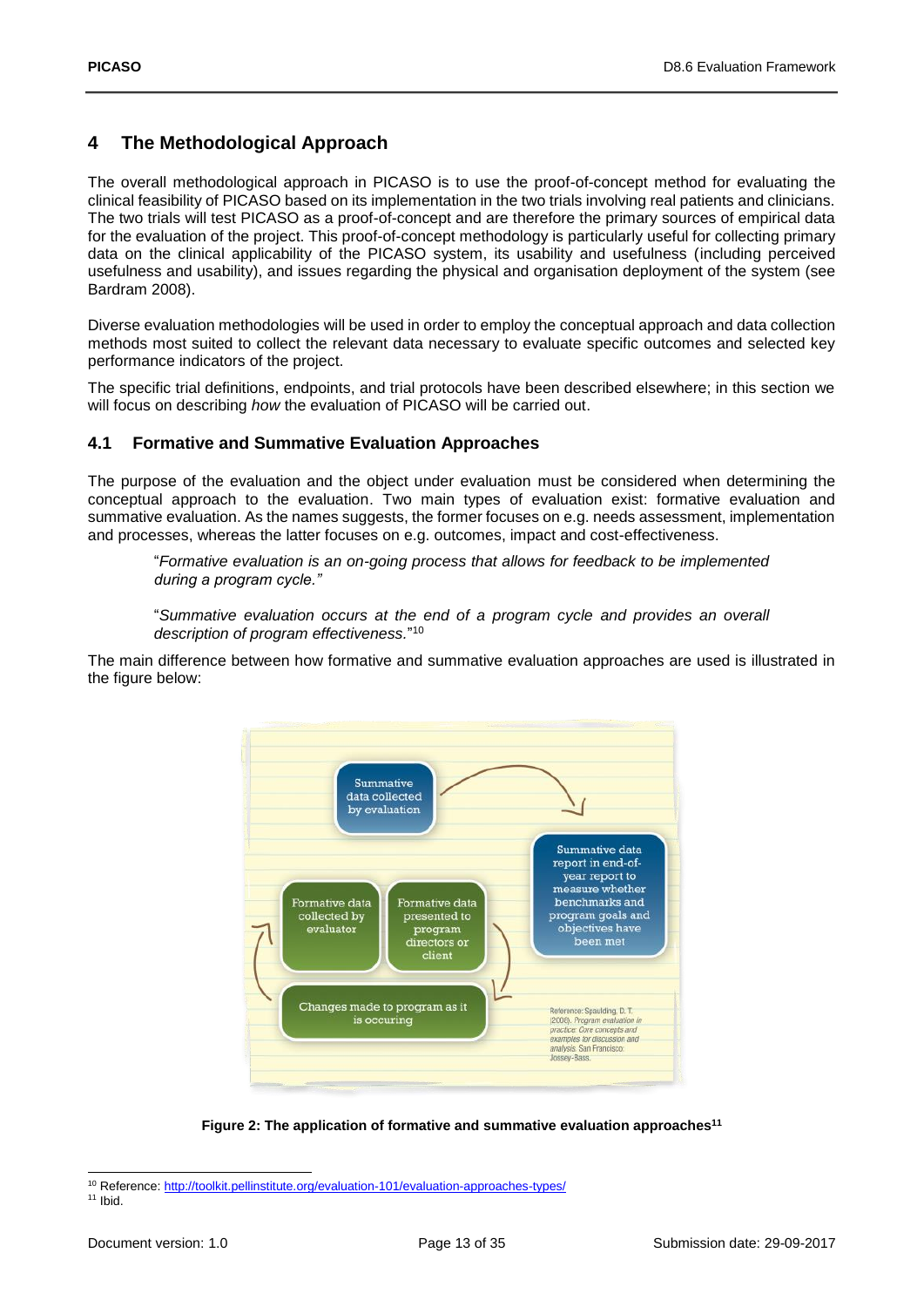In PICASO, both formative and summative evaluation approach will be used and combined with a participatory evaluation approach where the actual end-users in the two trials are invited to evaluate PICASO based on their involvement in the trials.

However, as noted in the introduction, the evaluation activities in WP8 are focused on a summative evaluation based on the trials and the framework presented in this deliverable thus focuses on summative evaluation. Nevertheless, formative evaluation underpins the iterative approach adopted in the project and as elements of it will involve trial users, the related activities and methodology will therefore be briefly described below.

#### <span id="page-13-0"></span>**4.1.1 Formative Evaluation in PICASO**

In PICASO, the formative evaluation is primarily for internal use in the project and is mainly carried out in the technical work packages. It includes user validation of requirements, internal testing and verification activities, focusing on technical testing of the reliability, accuracy, security and usability of the platform. Formative evaluation is used to provide timely input and feedback to partner responsible for developing and implementing the PICASO platform. Feedback from end-users, tests, and lessons learned will be used iteratively to improve the final PICASO prototype.

As mentioned above, usability testing is part of the formative evaluation in the project and as end-user feedback is very important here, trial clinicians and patients (their informal carers may also be involved) will be asked to participate in usability tests and the results used to update the usability of the Clinician Dashboard, Patient Dashboard and PICASO App.

Efforts will be made to collect input from all end-users in the trials, however, some limitations are expected with regards to patients' (and their informal carers') participation in usability tests and the tests will thus be designed to fit patient's availabilities and needs in the best way possible.<sup>12</sup> These limitations (i.e. patient availability and needs) are considered as acceptable as the Patient Dashboard and the PICASO App are technically less complex and have fewer functions than Clinician Dashboard. Even if usability tests can only be made with few patients and informal carers, the results will still be valuable for improvement and further development of the Patient Dashboard and the PICASO App.

It is important to note, that usability is used in two meanings in the DoA: 1) software usability testing as part of formative evaluation used to collect valuable input to software development (technical improvements of the prototype) <sup>13</sup>, and 2) usability of PICASO in the integrated care setting to support and facility integrated personalised care.<sup>14</sup> The former will collect data such as concrete suggestions for improvements of e.g. content, presentation, navigation etc., as part of the formative evaluation activities, whereas the latter will collect data on subjective experiences and impressions as part of the summative evaluation activities.

Formative evaluation is carried out in two phases: pre-trial and continuously during the trials. Pre-trial formative evaluation is not part of the current deliverable as it has been carried out prior to the submission of this deliverable and as it, in relation to the technical testing activities, occurs in the technical work packages, notably WP4-7.<sup>15</sup>

However, to briefly sum up here, pre-trial *user* evaluation activities focus on system structures and processes and on processes from a human perspective (cf. [Figure 1\)](#page-8-1). It is concerned with testing the functionalities in a controlled environment up against the user requirements to ensure that the first released prototype is mature enough for implementation and testing in the trials.

The pre-trial formative evaluation have only involved PICASO partners, including clinicians and other nondeveloper partners, who have tested the PICASO home-monitoring solution "as patients" and "as clinicians" from a user acceptance and satisfaction perspective. Patients have not been involved in the pre-trial formative evaluation as it would potentially be very confusing, stressful and de-motivating for patients to use a pre-mature prototype of the solution. The pre-trial formative evaluation precisely aims at ensuring that the prototype solution released to the patients and implemented in the trial is robust enough for patient use.

Partners from IN-JET and CNET have carried out user acceptance tests in form of acting as patients taking the prescribed home measurements (blood pressure and weight) and using the Fitbit activity tracker on a daily basis for 6-8 weeks, noting errors and making comments to the Patient Dashboard's user interface design;

<sup>1</sup> <sup>12</sup> See also section 6.1

<sup>&</sup>lt;sup>13</sup> See also section 6.1

<sup>14</sup> See aslo section 5.3

<sup>15</sup> Results will be reported in D8.11 Final Evaluation Report of Early Risk Detection and ICT-Based Intervention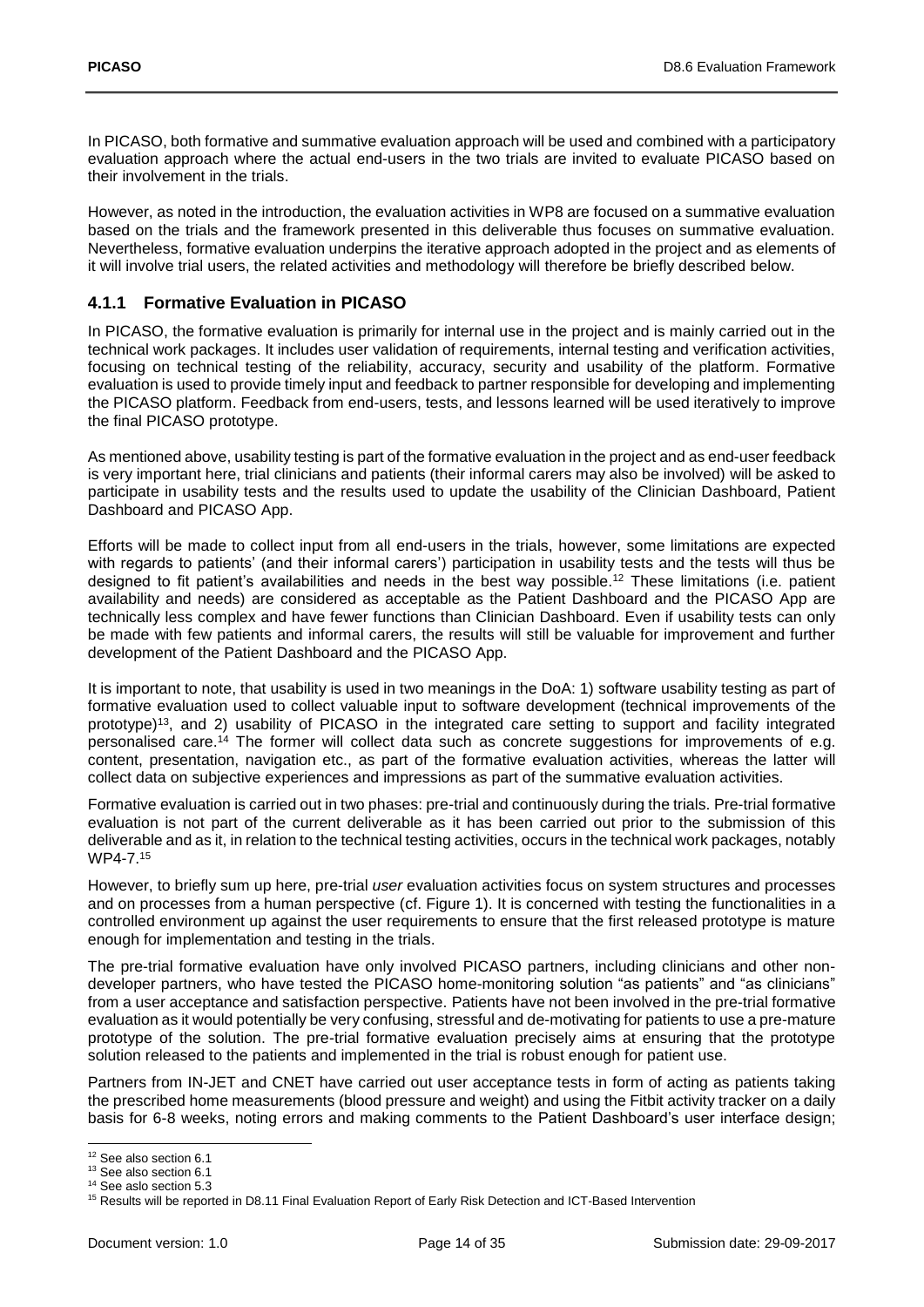issues that would affect user acceptance and satisfaction. This period allowed for a correction of main errors and improvements to the design, presentation and navigation of the Patient Dashboard before the solution was released to the clinical partner, UDUS, for further testing and feedback. These activities allowed for functionality and user acceptance tests from a user perspective (albeit users who are quite IT literate) before the solution is released to real patients and deployed in the trials.

Formative evaluation during the trials will focus on software usability with the intent to assess the usability of the PICASO solution and to collect feedback and suggestions from users on how to improve usability, user interaction and ease of use. Due to the crucial participation of end-users in usability testing based on their use of PICASO in the trial, this deliverable will include the framework for software usability in more detail (see [Chapter 8\)](#page-24-0).<sup>16</sup>

As explained above, formative evaluation data is a key source for input to the iterative technical development in the project. WP8 and this deliverable is, however, concerned with trial evaluation i.e. the overall evaluation of the project based on the trials as demonstrators of PICASO as proof-of-concept and as sources for evidence-based data that will be used to assess the project outcome. This type of evaluation is known as summative evaluation.

### <span id="page-14-0"></span>**4.1.2 Summative Evaluation in PICASO**

Summative evaluation looks at the impact of an intervention on the target group, in other words it is outcomefocused. There is a clear advantage of using both quantitative and qualitative methods in summative evaluation as the combination provides a deeper understanding of what was achieved, how and why.

The summative evaluation of PICASO is primarily intended for external use and focuses on providing stakeholders with an evidence-based generic knowledge of the project's results and how these can be utilised in the future in line with the formal aims and visions of the project. Baseline data is useful in most summative evaluation and will be included when relevant and feasible (some baseline data may not be available as PICASO is new solution).

The summative evaluation will provide knowledge of the strengths and weaknesses of PICASO – as a concept and technical solution - based on empirical data from the two trials used to test PICASO. The summative evaluation will (ideally) support and facilitate the future exploitation of the project's results. Suggestions for further research and development are also likely to result from a summative evaluation.

A number of key performance indicators (KPIs) were identified in the project proposal. In relation to the summative evaluation of the project the following will be assessed based on empirical data (quantitative and qualitative data) from the trials and pre-existing data (quantitative only) such as health statistics..

#### <span id="page-14-1"></span>**4.2 Data samples/Informants**

The trial data sample consists of users involved in the trials and who have used PICASO

Patients will be involved in two different ways: 1) evaluating PICASO as an end-user based on their user experience and 2) as data samples on which the effect/impact of PICASO on health status and patient empowerment will be measured and assessed.

The following describes informants that may be included in the evaluation by each trial site.

#### <span id="page-14-2"></span>**Trial 1 UDUS**

The following sample will be invited to evaluate PICASO, with the aim of all provide some feedback:

- 30 patients with rheumatoid arthritis as primary morbidity and a cardiovascular disease as comorbidity (trial participants)
- When applicable, the patients' informal carers
- Rheumatologists involved
- GPs
- Cardiologists
- Nurses
- Other hospital/clinic personnel involved in the care of the patients<sup>17</sup>

<sup>-</sup><sup>16</sup> Other technical validation and evaluation activities are out of scope here.

<sup>&</sup>lt;sup>17</sup> Includes nurses.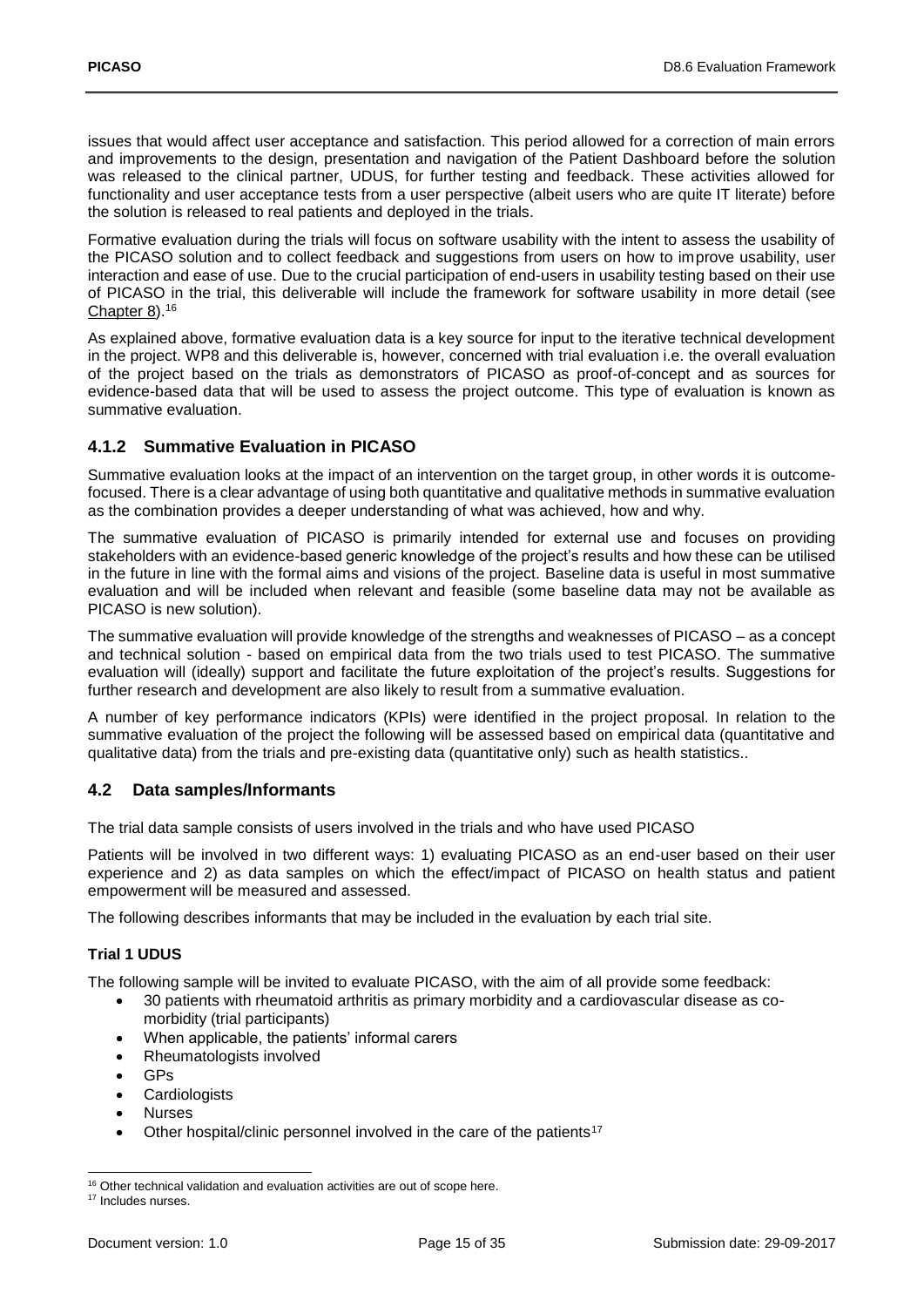- Hospital/clinic administrative personnel<sup>18</sup>
- Hospital/clinic IT personnel.

#### <span id="page-15-0"></span>**Trial 2 UTV**

- 30 patients with Parkinson Disease who have CVD or psychiatric comorbidities and older than 65 years
	- $\circ$  10 patients participate in the experimental arm, i.e. the patient management is based on PICASO and patient use the PICASO home-monitoring solution
	- o 20 patients participate in the standard arm (control group), i.e. the patient will be followed as in current clinical practice
- When applicable, the patients' informal carers
- Clinical neurologists
- Nuclear medicine physician/radiologist
- Cardiologists
- Psychiatrist / Neuropsychologist
- Patients' GPs
- Other hospital/clinic personnel involved in the care of the patients<sup>19</sup>
- Hospital/clinic administrative personnel<sup>20</sup>
- Hospital/clinic IT personnel.

1

<sup>&</sup>lt;sup>18</sup> Includes medical documentation officers

<sup>&</sup>lt;sup>19</sup> Includes nurses

<sup>20</sup> Includes medical documentation officers.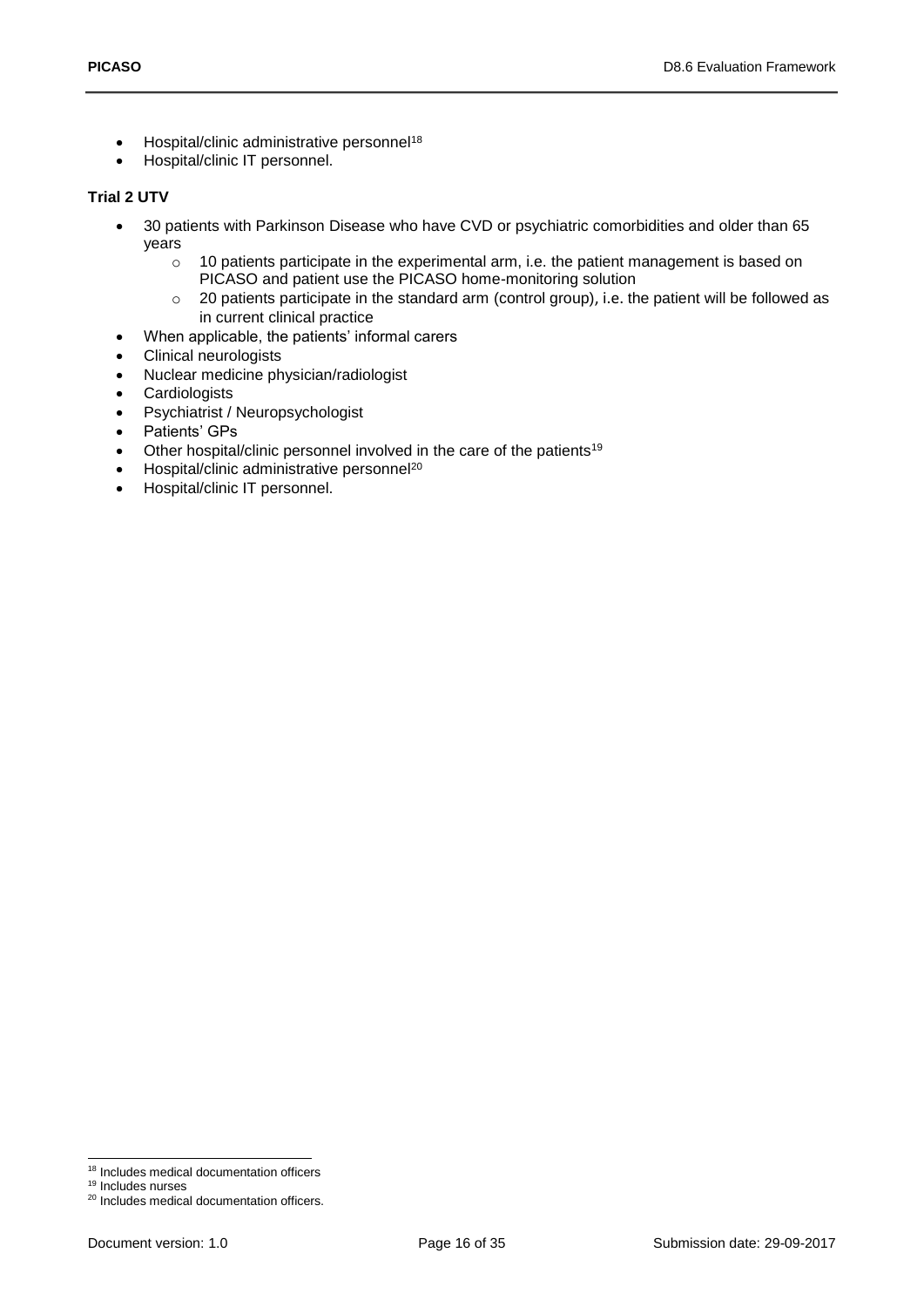### **5 Summative Trial Evaluation Framework & Plan**

Based on the chosen evaluation model and methodologies, the specific aims of the evaluation have been divided into three main categories; i) health outcomes, ii) efficiency gains, and iii) perceptions of usability and adaptability in integrated care settings. Key Performance Indicators (KPIs) have been identified and will, in relation to quantitative data, be used to measure success. Qualitative data do not have KPIs but will be used to provide context to quantitative data and – importantly – also to allow end-users to relate their personal experiences, assessments and outcomes from participating in the PICASO trials. Where trial specific baseline data and control group data are available, it will be compared to that trial's own evaluation data to indicate success/changes. If such baseline and/or control group data is unavailable, existing local and national databases will be resourced. The following tables give an overview of the different elements in the evaluation framework.

<span id="page-16-0"></span>

|                                                            | <b>Health outcome</b> |                                                                                                                                       |                                       |                             |                         |                                       |
|------------------------------------------------------------|-----------------------|---------------------------------------------------------------------------------------------------------------------------------------|---------------------------------------|-----------------------------|-------------------------|---------------------------------------|
| <b>Specific aim/question</b><br>to address                 | <b>KPI</b>            | <b>Methodology/Data Type</b>                                                                                                          | <b>Data collection</b><br>tool/method | <b>Partners</b><br>involved | Timeframe <sup>21</sup> | <b>Location/setting</b>               |
| Reduction in admissions<br>and re-admissions               | 20%                   | Quantitative data<br>Clinical<br>$\bullet$<br>records/statistics<br>Registration of data<br>$\bullet$<br>(PICASO Patient<br>Dashboard | Analysis of register<br>data          | <b>UDUS</b><br><b>UTV</b>   | M28-<br>29/M38-39       | Clinic/Telephone/Online <sup>22</sup> |
| Reduction in bed days                                      | 10%                   | Quantitative data<br>Clinical<br>$\bullet$<br>records/statistics<br>Registration<br>of data<br>(PICASO<br>Patient<br>Dashboard        | Analysis of register<br>data          | <b>UDUS</b><br><b>UTV</b>   | M28-<br>29/M38-39       | Clinic/Telephone/Online               |
| visits<br>in<br>to<br>Reduction<br><b>General Practice</b> | 25%                   | Quantitative data<br>Clinical<br>$\bullet$<br>records/statistics                                                                      | Analysis of register<br>data          | <b>UDUS</b><br><b>UTV</b>   | M28-<br>29/M38-39       | Clinic/Telephone/Online               |

#### **Table 2: Evaluation Framework and Plan for Health Outcome**

<span id="page-16-1"></span>l <sup>21</sup> Certain quantitative will be collected continously throughout the trial periods. The timeframe here indicates when the concrete evaluation activities will be conducted, e.g. interviews, administration of questionnaires etc. The timeframe will be used for more specific evalaution planning by involved partners.

<sup>&</sup>lt;sup>22</sup> "Online" includes cases where patients fill out online questionnaires, paper questionnaires outside the clinic at their own convenience (e.g. at home), use email, and/or the Patient Dashboard to submit answers and feedback.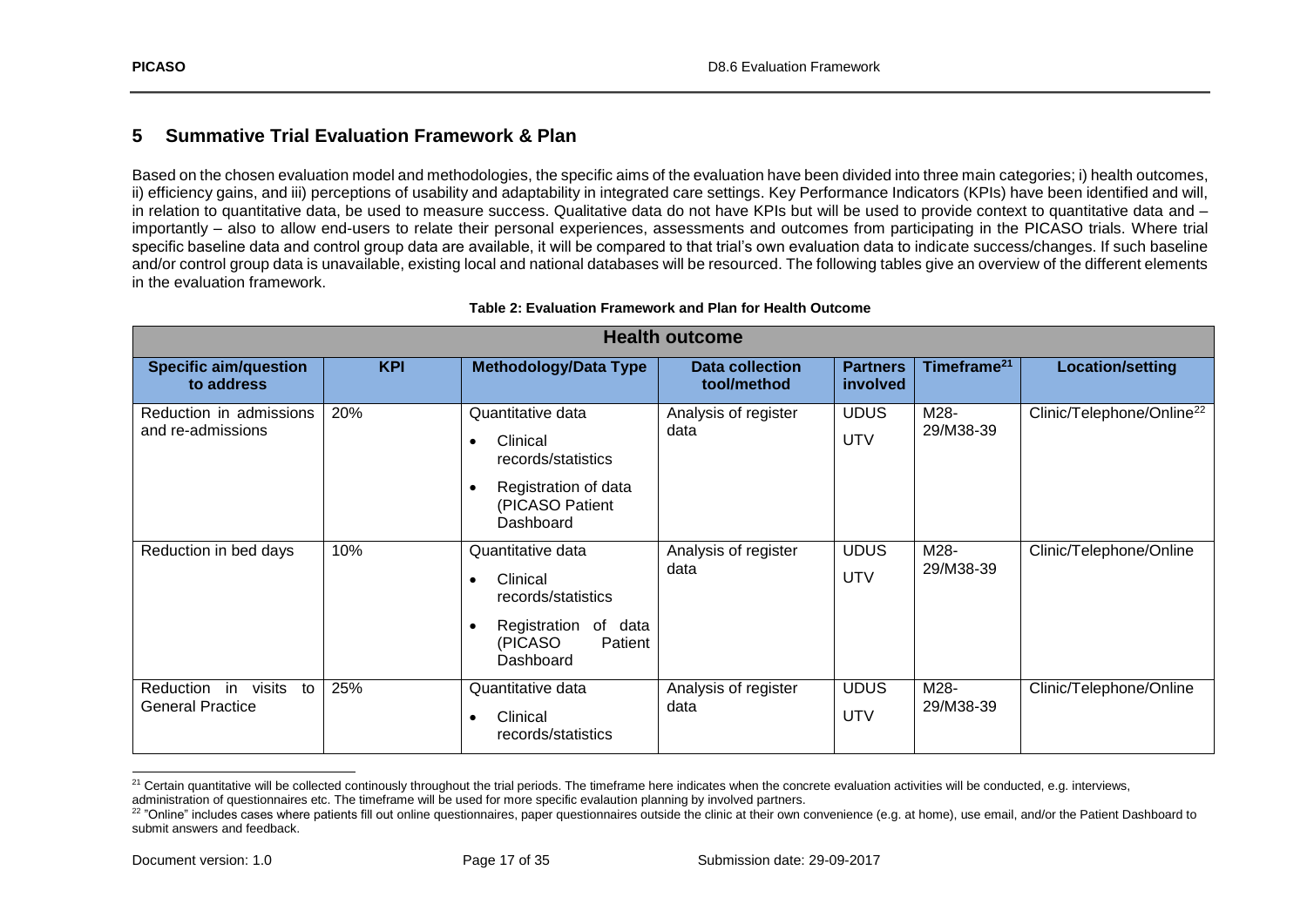| Improvement<br>physical<br>well-being/Quality of Life                             | 15%<br>$(-7-8)$<br>points)                | Registration of data<br>$\bullet$<br>Patient<br>(PICASO<br>Dashboard<br>Quantitative data<br>Scores<br>$\bullet$<br>(questionnaires)<br>Qualitative data<br>Patient perception<br>$\bullet$<br>/experience | Analysis of register<br>data Questionnaire(s)<br><b>Patient interviews</b>                                                                 | <b>UDUS</b><br><b>UTV</b>                                | Every 3<br>months<br>during trial<br>M28-<br>29/M38-39<br>(qualitative) | Clinic/Telephone/Online                                                 |
|-----------------------------------------------------------------------------------|-------------------------------------------|------------------------------------------------------------------------------------------------------------------------------------------------------------------------------------------------------------|--------------------------------------------------------------------------------------------------------------------------------------------|----------------------------------------------------------|-------------------------------------------------------------------------|-------------------------------------------------------------------------|
| Enhanced interaction<br>with care provides<br>(Improved interaction<br>paradigms) | >90%<br>satisfaction rate                 | Quantitative data<br><b>Scores</b><br>$\bullet$<br>Qualitative data<br>Patient perception<br>$\bullet$<br>/experience<br>Informal carer<br>$\bullet$<br>perception/experience                              | Questionnaire(s)<br><b>Patient interviews</b><br>Focus group<br>(patient/informal carer)                                                   | <b>UDUS</b><br><b>UTV</b><br><b>FIT</b><br><b>IN-JET</b> | M28-<br>29/M38-39<br>(qualitative)                                      | Online<br>Telephone<br>Clinic<br>External venue (focus<br>$group)^{23}$ |
| Patient adherence to<br>care $plan(s)$                                            | >80% of patients<br>report<br>improvement | Quantitative data<br>Registration of data<br>$\bullet$<br>(PICASO Patient<br>Dashboard)<br>Qualitative data<br>Patient perception<br>/experience<br>Informal carer<br>$\bullet$<br>perception/experience   | Analysis of register<br>data Patient interviews<br>Self-reports (patients)<br>Morisky<br>$\bullet$<br>Medication<br><b>Adherence Scale</b> | <b>UDUS</b><br><b>UTV</b><br><b>FIT</b><br>IN-JET        | M28-<br>29/M38-39                                                       | Clinic<br>Telephone<br>Online<br>Lab <sup>24</sup>                      |
|                                                                                   |                                           |                                                                                                                                                                                                            |                                                                                                                                            |                                                          |                                                                         |                                                                         |

<sup>&</sup>lt;sup>23</sup> "External venue" refers to meeting rooms provided by/hosted by project partners. Could in reality be at the clinic's location, but the setting will be a meeting room rather than a consultation room.

 $^{24}$  "Lab" refers to partner(s) internal testbeds and offices, i.e. when collection of data occurs as desk researchfrom a partner's base/location.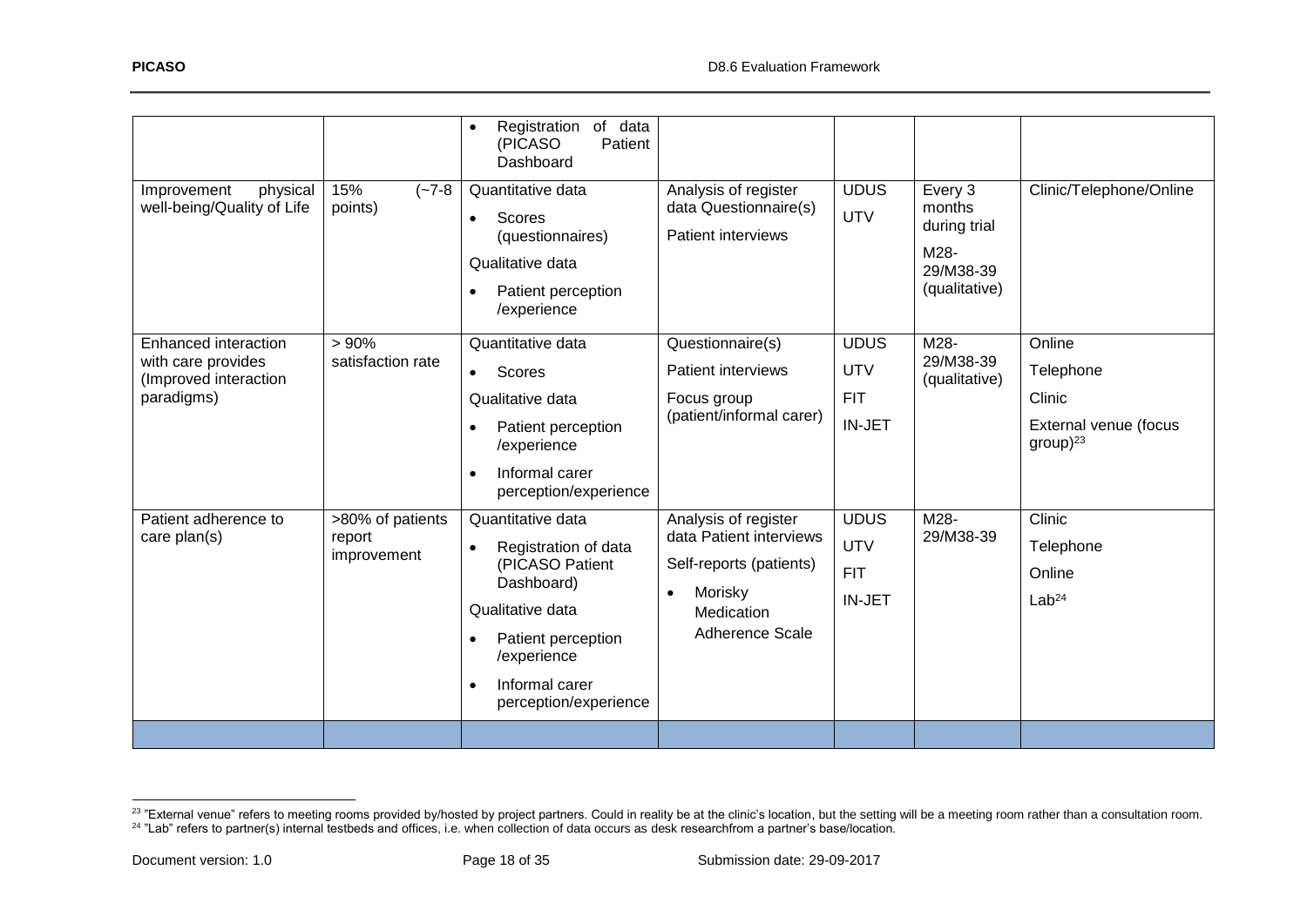|                                                                                           |                                                                      |                                                                                                                                                                               | <b>Efficiency gains</b>                                                            |                                                                          |                         |                                      |
|-------------------------------------------------------------------------------------------|----------------------------------------------------------------------|-------------------------------------------------------------------------------------------------------------------------------------------------------------------------------|------------------------------------------------------------------------------------|--------------------------------------------------------------------------|-------------------------|--------------------------------------|
| <b>Specific aim/question to</b><br>address                                                | <b>KPI</b>                                                           | <b>Methodology/Data</b><br><b>Type</b>                                                                                                                                        | <b>Data collection</b><br>tool/method                                              | <b>Partners</b><br>involved                                              | Timeframe <sup>25</sup> | <b>Location/setting</b>              |
| Increased cost efficiency in<br>workflows of health and<br>social carers                  | 20% lower costs                                                      | Quantitative data<br><b>Existing statistical</b><br>$\bullet$<br>data<br><b>Existing health</b><br>$\bullet$<br>economics data                                                | Analysis of data register                                                          | <b>UDUS</b><br><b>UTV</b><br><b>FIT</b><br><b>INUIT</b><br><b>IN-JET</b> | M29/M39                 | Lab                                  |
| More active participation of<br>the patients in the care<br>process                       | >25% reduction of<br>unforeseen<br>events<br>>80% completion<br>rate | Quantitative data<br>Clinical<br>$\bullet$<br>records/statistics)<br>Registration of<br>$\bullet$<br>data/User<br>activity logs<br>(PICASO Patient<br>Dashboard)<br>$\bullet$ | Analysis of data register                                                          | <b>UDUS</b><br><b>UTV</b><br><b>CNET</b>                                 | M27-<br>29/M37-39       | Clinic<br>Online<br>Telephone<br>Lab |
| positive<br>Overall<br>cost-<br>benefit analysis in trial use<br>cases, pay-back in years | $\leq$ 2.5 years                                                     | Quantitative data<br><b>Existing statistical</b><br>$\bullet$<br>data<br>health<br>Existing<br>$\bullet$<br>economics data<br>PICASO trial data<br>$\bullet$                  | Analysis of data register<br>(e <sup>3</sup> value tool/business<br>case analysis) | <b>UDUS</b><br><b>UTV</b><br><b>FIT</b><br><b>INUIT</b><br><b>IN-JET</b> | M27-<br>29/M37-39       | Lab                                  |

<span id="page-18-0"></span> $^{25}$  Certain quantitative will be collected continously throughout the trial periods. The timeframe here indicates when the concrete evaluation activities will be conducted, e.g. interviews, administration of questionnaires etc. The timeframe will be used for more specific evalaution planning by involved partners.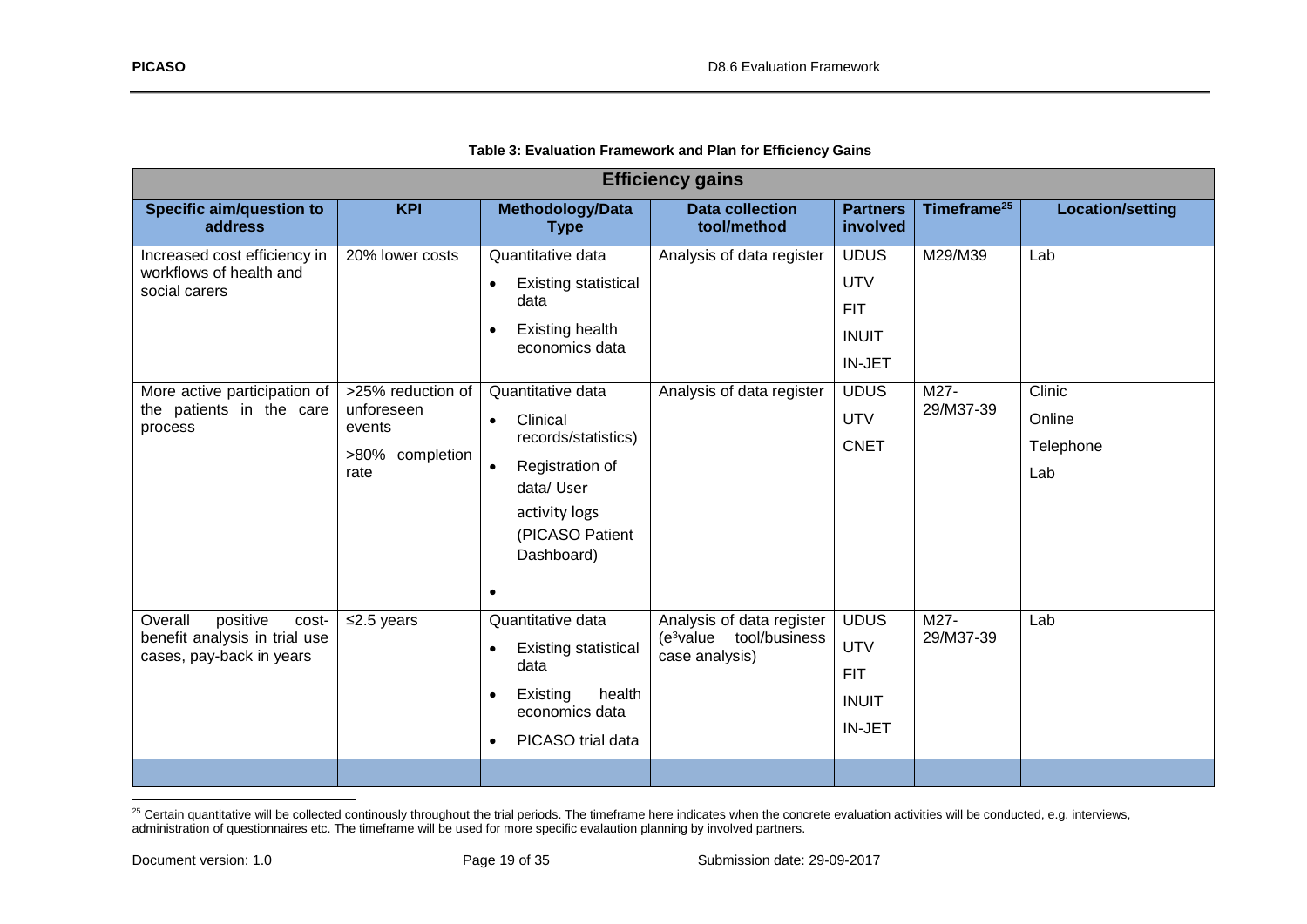| Table 4: Evaluation Framework and Plan for Usability and Adaptability |  |
|-----------------------------------------------------------------------|--|
|-----------------------------------------------------------------------|--|

| Usability and adaptability in integrated care settings (experiences/perceptions of) |                              |                                                                                                                   |                                                                   |                                                   |                                    |                         |
|-------------------------------------------------------------------------------------|------------------------------|-------------------------------------------------------------------------------------------------------------------|-------------------------------------------------------------------|---------------------------------------------------|------------------------------------|-------------------------|
| <b>Specific aim/question</b><br>to address                                          | <b>KPI</b>                   | <b>Methodology/Data Type</b>                                                                                      | <b>Data collection</b><br>tool/method                             | <b>Partners</b><br>involved                       | Timeframe <sup>26</sup>            | Location/setting        |
| integrated<br>Usability<br>in<br>care settings                                      | $>85\%$<br>satisfaction rate | Quantitative data<br>Scores<br>$\bullet$<br>(clinician/patient/informal<br>carer)                                 | Specially designed<br>questionnaire                               | <b>UDUS</b><br>UTV<br><b>IN-JET</b>               | M28-<br>29/M38-39                  | Online                  |
| Organisational<br>adaptability                                                      | >75%<br>satisfaction rate    | Quantitative data<br>Questionnaire scores<br>$\bullet$<br>Qualitative data<br>Clinician perception<br>/experience | <b>UEQ</b> questionnaire<br>Questionnaire<br>Clinician interviews | <b>UDUS</b><br>UTV<br><b>FIT</b><br><b>IN-JET</b> | M28-<br>29/M38-39<br>(qualitative) | Lab<br>Online<br>Clinic |
|                                                                                     |                              |                                                                                                                   |                                                                   |                                                   |                                    |                         |

<span id="page-19-0"></span>The following sections will describe the above evaluation aims and methodologies/data types for collecting data. The methods and tools are described in [Chapter 7.](#page-27-3)

<sup>&</sup>lt;sup>26</sup> Certain quantitative will be collected continously throughout the trial periods. The timeframe here indicates when the concrete evaluation activities will be conducted, e.g. interviews, administration of questionnaires etc. The timeframe will be used for more specific evalaution planning by involved partners.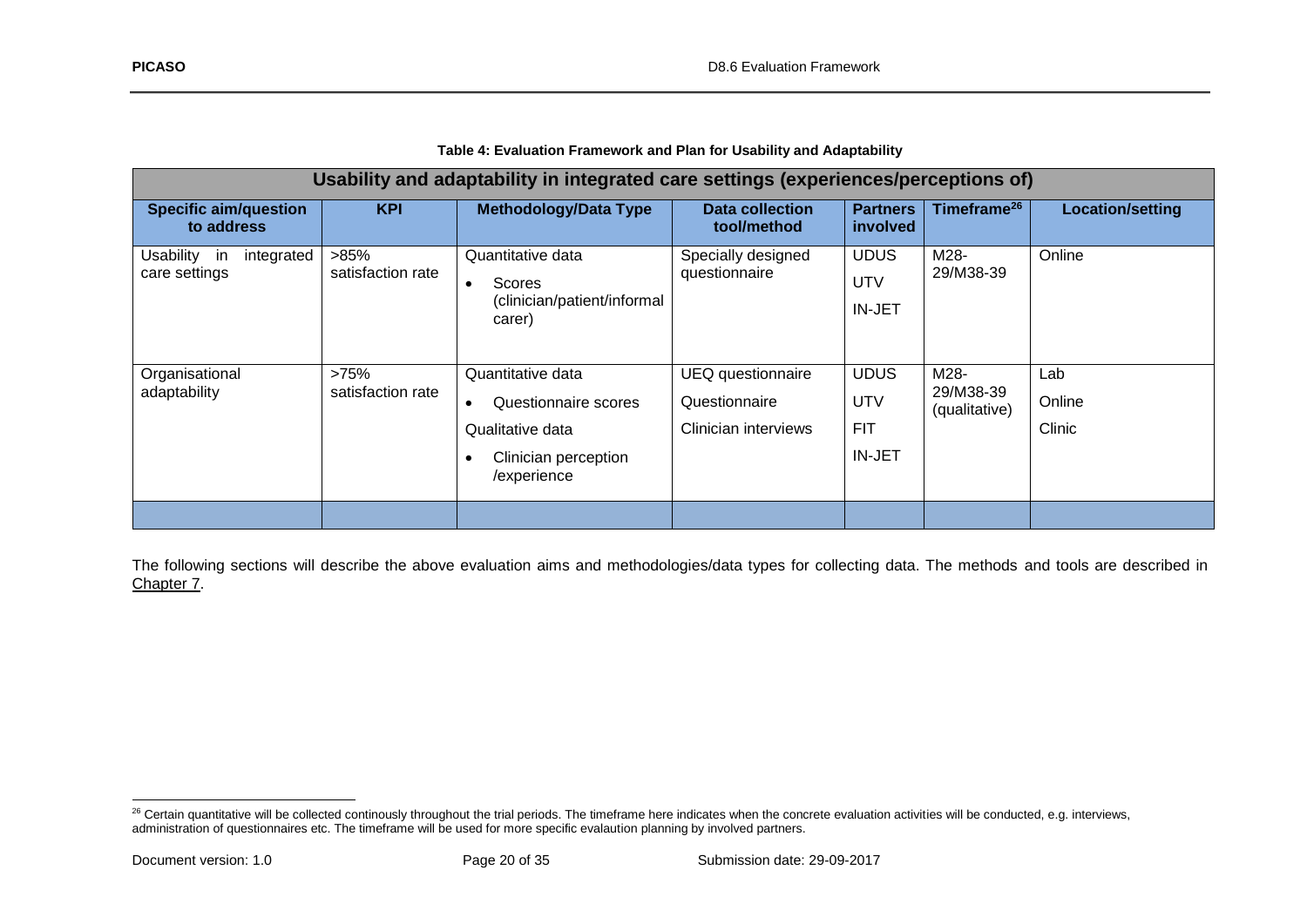#### <span id="page-20-0"></span>**5.1 Health outcome**

The evaluation of health outcomes will be assessed from the patient, clinician and organisational perspective. Due to the very different patient groups in the two trials, trial specific data will be collected and analysed in their clinical context. The following subsections describe in more detail the data that will be collected to evaluate PICASO's impact on patients' health outcome.

Reduction in bed days, number of hospitalisations and visits to GPs will also be used to assess efficiency gains as described in [5.2](#page-22-0) below.

#### <span id="page-20-1"></span>**5.1.1 Reduction in admissions and re-admissions**

PICASO aims to demonstrate that a 20% reduction in admissions and re-admissions for patients with multimorbidities can be achieved by PICASO-enabled integrated care for this patient group. A distinction will be made between admissions (first admission related to chronic condition) and re-admissions. Due to the small sample of patients in the trials and the relatively short trial period, the evaluation can merely indicate an effect.

The number of admissions and re-admissions for the trial patients will be recorded mainly based on direct notification by the patient (the patient dashboard could include a functionality that allow patients to record admission/re-admission) and end-of-trial/follow-up interviews with patients.

#### **5.1.1.1 Baseline data**

The baseline will have some limitations as it will out of the project's scope to collect baseline data for patients with *identical* disease stage and progression. Baseline data will be collected from clinical records and official statistics, as well as from the control group (UTV trial only) which will be used to calculate an average baseline for RA and PD patients respectively. Only admissions/re-admission related to their chronic condition and multimorbidities will be included.

Two sets of baseline data may be collected subject to possible constraints and limit of access: 1) for the patients participating in the trial the number of admissions and re-admissions during the 9 months prior to their trial start will be collected, and 2) clinical records and general statistics for the average annual admissions and re-admissions for patients suffering from the same chronic conditions at the trial patients. The UTV trial will be able to use data from the control group as baseline data; data on the number of admissions/re-admissions for the UTV control group will thus be collected for the duration of the trial and compared at trial end. The analysis will consider the progression level of the disease for each patient, keeping in mind that disease progression and hospitalisation needs will be highly subjective.

#### <span id="page-20-2"></span>**5.1.2 Reduction in bed days**

The KPIs for reduction in bed days is 10% and as above the small sample of patients and relatively short trial period, the data collected from trial patients will be used to indicate a trend and effect.

The number of bed days (in hospital) for the trial patients will be recorded mainly based on direct notification by the patient (the patient dashboard could include a functionality that allow patients to record the number bed days), specified question(s) on questionnaire, and end-of-trial/follow-up interviews with patients.

#### **5.1.2.1 Baseline data**

Similar to the above, the baseline will have some limitations as it will be out of the project's scope to collect baseline data for patients with identical disease status and progression. Baseline data will be collected from clinical records and official statistics, which will be used to calculate an average baseline for a similar patient group. Only bed days related to their chronic condition and multimorbidities will be included.

Two sets of baseline data may be collected as described above in 5.1.1.1.

#### <span id="page-20-3"></span>**5.1.3 Reduction in visits to general practice**

PICASO aims to reduce the patients' visits to general practice by 25%. This is believed to be achieved via a combination of home-monitoring and the improved integration of care. The impact will be measured at the end of the individual's trial participation.

Patients will be asked to record their visit(s) to the general practitioner if it is related to their chronic condition and multimorbidities. Unrelated visits will not be included in the data set. Patients will be able to record this in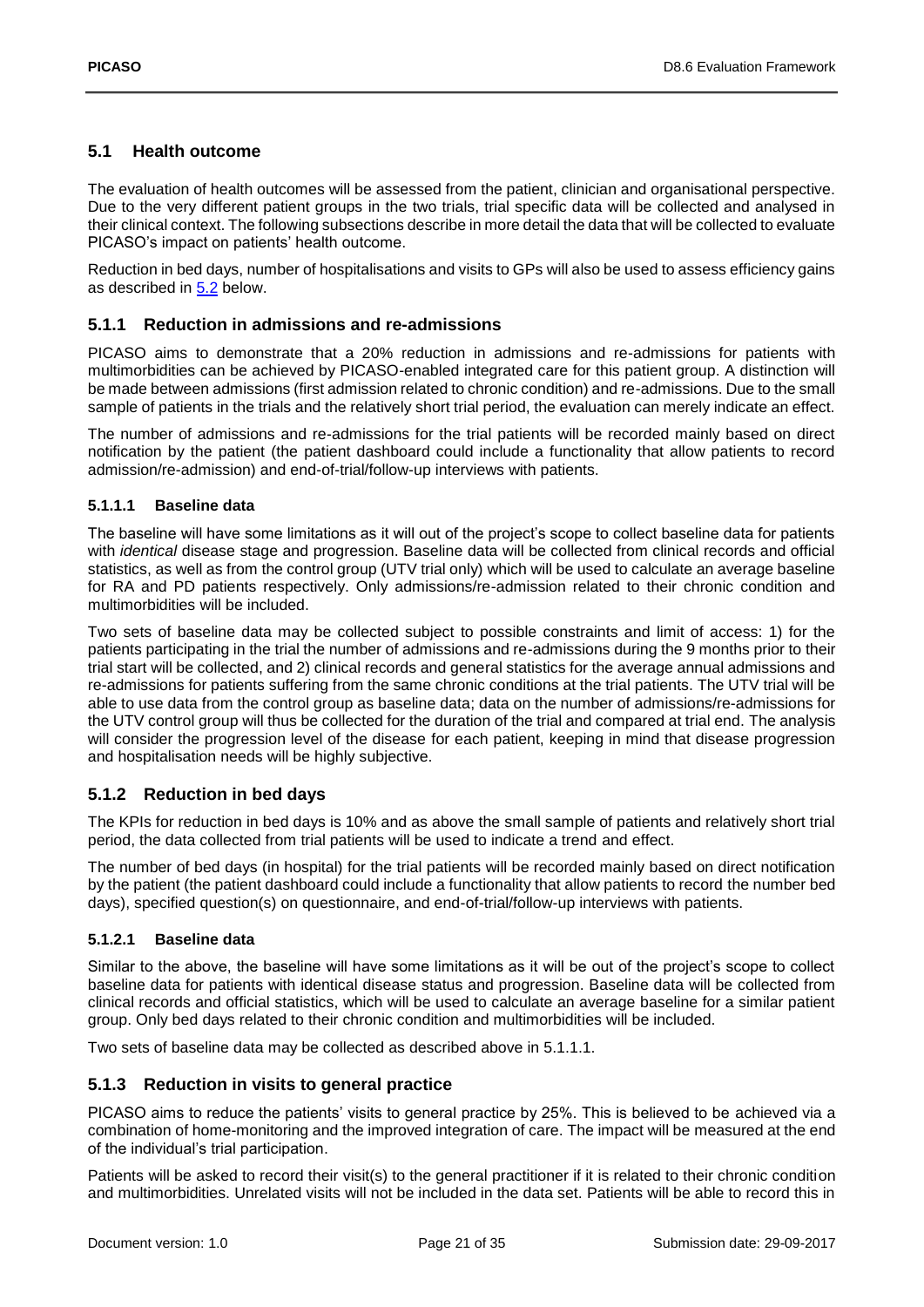the 2nd prototype of the Patient Dashboard (cf. requirement PIC-197 and PIC-198, see *D2.4 First Updated Requirements Report*), i.e. during trial 2 (M30-M39).

#### **5.1.3.1 Baseline data**

Baseline data will be collected from trial participants for the 9 months prior to enrolment in the trial. The UTV trial will also use data from the control group collected during the trial period as comparative data to data collected from trial participants. The analysis will consider the progression level of the disease for each patient, keeping in mind that disease progression and necessary number of bed days per hospital admission will be highly subjective.

#### <span id="page-21-0"></span>**5.1.4 Improvement of physical well-being/Quality of Life**

The primary and most significant impact of the project on the outcomes for patients will be its decisive impact on improved health. PICASO aims to show a 15% improvement patients' assessment of their physical wellbeing and quality of life by the end of the trials.

Data will be collected through validated questionnaires filled in by patients. As physical well-being and quality of life can be very fluctuating for chronic patients, data will be collected every 3 months during the trials. This also allows clinicians to continuously evaluate the patient's own perception of their health status and correlate this with other data from the home-monitoring system.

In addition, the singular question "how do you feel today" will be asked in the Patient Dashboard every day and the response by the patients will be considered in the analysis (UTV only).

#### **5.1.4.1 Baseline data**

Baseline data will be collected at the start of the trials using the same questionnaire(s).

#### <span id="page-21-1"></span>**5.1.5 Enhanced interaction with care providers**

Enhanced interaction with care provides here refers to the interaction paradigms between patients, informal cares and their care providers. It is related to the project's aim to improve patients' interaction with care providers making it more personalised, timely, friendly and helpful in an unobtrusive manner. The personalisation of services also aims to support each patient with a tailored care approach adjusted to his/her preferences. Enhanced interaction between patients and carers are expected to support and facilitate more active participation of patients and their informal carers in the care process. It is thus an essential element in supporting patient empowerment. The aim is to reach a >90% satisfaction rate on how well PICASO supports interaction between patients, informal carers and care providers.

The data that will be used to assess this aspect relies primarily on feedback from patients and their informal carers on their personal perceptions and experience of how the improved interaction paradigms have been manifested. The feedback will also be used to assess patients' and informal carers' attitudes and acceptance of ICT solutions to support personalised care. Clinicians will also provide feedback on their experiences of interacting with patient and their informal carers

A questionnaire will be developed to collect data on user experiences and satisfaction. Interviews and focus groups will be used to collect qualitative data to contextualise and provide a deeper understanding of the results.

#### **5.1.5.1 Baseline data**

The questionnaire used to assess this aspect will be distributed to patients, the informal carers and care givers at trial start and trial end to assess any change after having used PICASO during the trial.

#### <span id="page-21-2"></span>**5.1.6 Patient adherence**

The Patient Dashboard has a reminder function asking patients to confirm that they have remembered to the take their medication today. The reminder asks patients to indicate if the correct dosage has been taken, if alternative medication has been taken, and if the prescribed timings have been upheld. This self-reported data will be logged and used to assess if PICASO supports medication plan adherence. Data will also include feedback from patient on the utility of this function.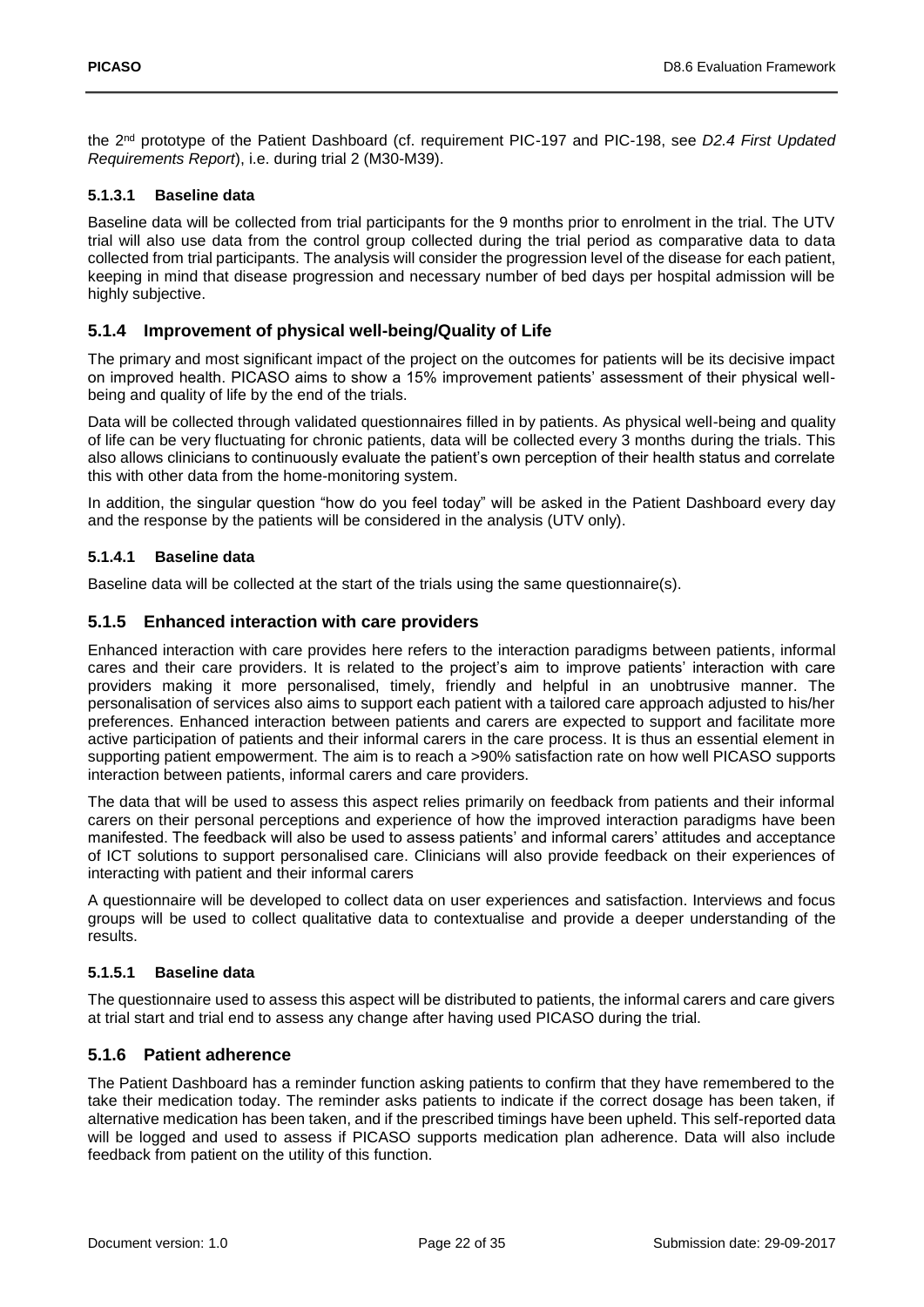#### **5.1.6.1 Baseline data**

As no baseline data is available, the evaluation will here simply be used to indicate if such a function is useful and helpful for patients, and for their informal carers who would like to know if patients remember to take their medication. The functionality is likely to exist in conjunction with other traditional means to keep track of medication intake such as a pill dispenser.

#### <span id="page-22-0"></span>**5.2 Efficiency gains**

As described in DoA, PICASO aims to contribute to the sustainability of health care systems by facilitating a reduction in admissions and days spent in care institutions for chronic patients with multimorbidities. The evaluation of this goal will be based on data related to cost efficiency, patient activity levels and the costbenefits of PICASO.

The metrics for measuring the efficiency impact will be based in activity based cost measurements (time, direct costs) for a set of relevant, standardised care pathways before and after the use of the PICASO platform. Improved interactions will be measured indirectly in terms of the number of unforeseen events reported during the pilot phase compared to the average for the past three years.

#### <span id="page-22-1"></span>**5.2.1 Increased cost efficiency in workflows of health and social carers**

PICASO aims to facilitate more automated and efficient workflows in the handling and monitoring of patients. The automated workflows will work across the traditional silos of care, thereby supporting better handover procedures between different medical specialists and health and social care professionals. PICASO will allow carers access to the relevant patient information at the right place and time, thereby supporting personalised care based on the patient's current situation and context. This improvement of the workflows will lead to better health outcome and a reduction of unforeseen events related to the chronic conditions of the patient, namely hospital admissions, bed days and (related) visits to GP. The aim is to show an increased cost efficiency in workflows of health and social carers is 20% lower costs.

The costs related to unforeseen hospital admission, bed days, and related visits to the GP will be collected and calculated for each trial and compared to the baseline data.

#### **5.2.1.1 Baseline data**

The average number of unforeseen events (bed admissions and days spent in care) for the past three years will be used as baseline data. It will be compared to the number of unforeseen events reported during the two trials.

#### <span id="page-22-2"></span>**5.2.2 More active participation of the patients in the care process**

The PICASO home-monitoring solutions which will be deployed with trial patients will facilitate patient activity in their own care process. They will actively be involved in measuring basic health parameters that help to monitor their chronic condition and multimorbidities.

Activity levels can be measured by the logs documenting when and how often patients send home measurement data to the clinic via the PICASO App and the Patient Dashboard. The data will indicate patient activity levels and adherence to care plan(s), e.g. confirming medicine intake, taking measurements as prescribed, and achieving recommended activity goals. The increase in active participation of the patients will also be measured indirectly in terms of the number of unforeseen events reported during the pilot phase compared to the average for the past three years. These two sets of data will be combined to reach a quantitative indication of how active patients were involved in the care process during the trial and the effect it would have had on unforeseen events.

#### **5.2.2.1 Baseline data**

Baseline data will not be available and the assessment here is therefore focused on measuring *how* active patients are during the trial.

#### <span id="page-22-3"></span>**5.2.3 Overall positive cost-benefit analysis in trial use cases pay-back**

A survey of health economics in Europe and a cost-benefit analysis of the PICASO platform will be conducted in task T9.4 Healthcare Economics and Business Models. The survey will concentrate on the European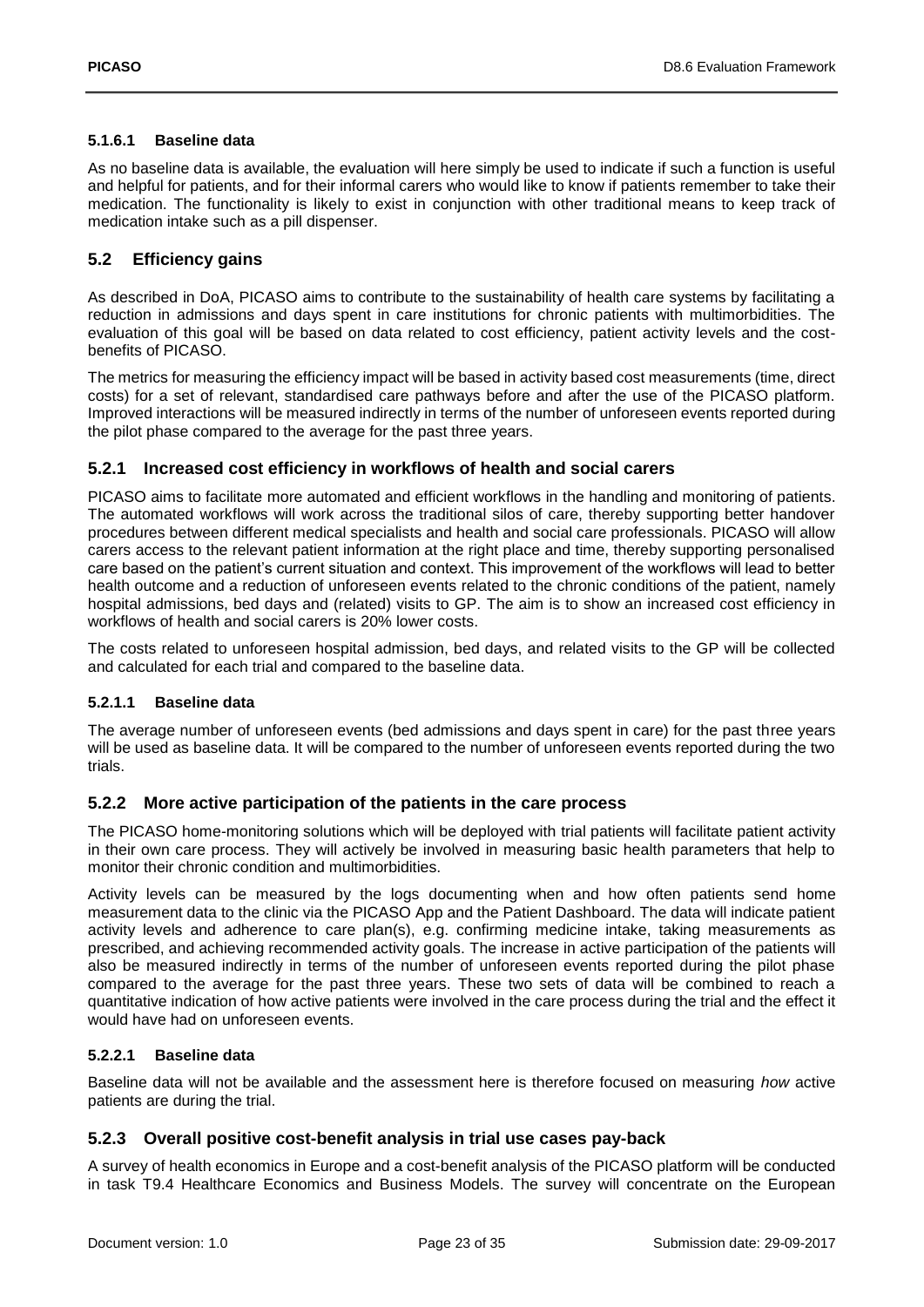countries represented in the project consortium. The analysis will help to develop sustainable business models illustrating the economic foundation for PICASO in Europe. The KPI for overall positive cost-benefit analysis in pilot use cases pay-back has been set as ≤ 2.5 years.

Calculations will be made to determine the initial investment and annual costs of running PICASO for each trial site in order to estimate the pay-back in years. Actual data on savings and cost-reductions from the trial will be collected, however due to the relative short time frame and the limited number of participating patients, the assessment will essentially be based on estimations and forecasts.

#### **5.2.3.1 Baseline data**

The survey on health economics in Europe will serve as baseline data. The survey will include statistical and demographic data.

#### <span id="page-23-0"></span>**5.3 Usability and adaptability in integrated care settings**

Usability in this context is related to users' concrete experiences and perceptions of how PICASO has supported and facilitated the interaction paradigms. Efforts will be made to collect feedback from all the involved users in a patient's care during the trial.

Similarly, adaptability will be evaluated from the perspective of the users in the clinical domain, assessing how well PICASO can be adapted into the workflow and procedures to provide personalised integrated care for patients.

#### <span id="page-23-1"></span>**5.3.1 Usability in integrated care settings**

PICASO will provide novel interfaces that are expected to enhance the interaction with care providers. This is expected to significantly enhance the good impressions that patients will have from interacting with care providers in a personalised, timely, friendly, helpful, and unobtrusively manner. A specially designed user experience questionnaire will be developed to assess patients, informal carers and clinicians' experiences of how well PICASO meets these goals and has improved the interaction paradigms. The questionnaire will be distributed to users at end of the trial period.

#### **5.3.1.1 Baseline data**

No baseline data exist as there is not a current solution/system for integrated care.

#### <span id="page-23-2"></span>**5.3.2 Organisational adaptability**

Organisational adaptability refers to the PICASO system's adaptability to the patient's status and need. It is implemented through narratives across care providers, and service orchestration of care plans with personalised feedback and routine interventions towards the patient. Organisational adaptability will be evaluated from the clinician's perspective by means of a questionnaire enquiring into the improvements enabled by PICASO. Interviews with clinicians will be conducted to collect supplement qualitative data on their concrete experiences.

#### **5.3.2.1 Baseline data**

No baseline data exist or will be necessary to assess the organisational adaptability of PICASO.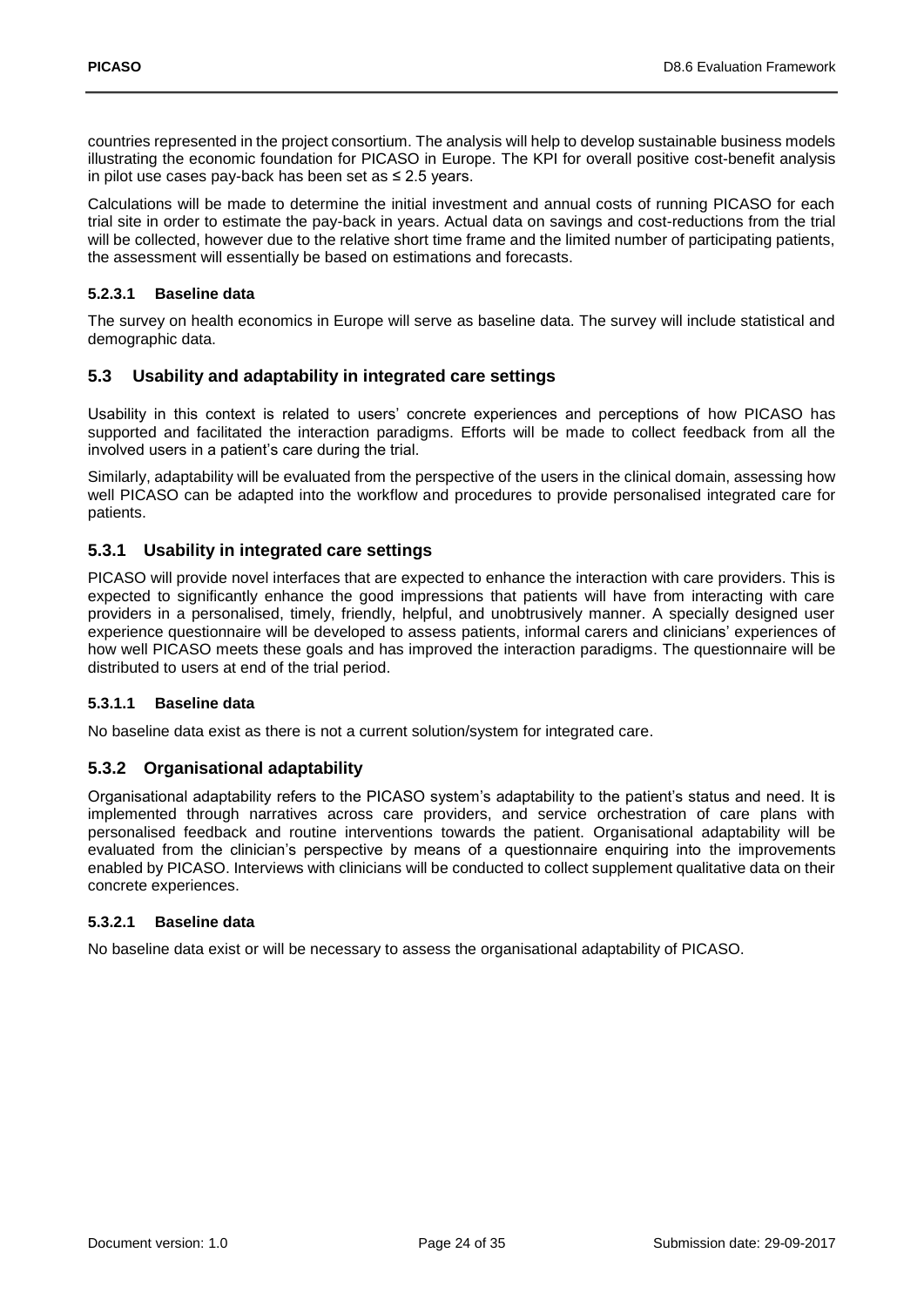### **6 Formative Evaluation Framework and Plan**

As described in Chapter 4, software usability testing is an important element of formative evaluation and of the user-centric approach used in the project. Usability testing will therefore be performed in conjunction with planned updates of the PICASO prototype. The usability evaluation will be used to identify where there is room for improvement based on end-user perspectives and experiences. An overview of the framework for usability testing involving end-users is presented below:

<span id="page-24-0"></span>

| <b>Software usability</b>                                                                                                                                                                                                                                                                                                        |                                                                                        |                                                                                                       |                                                                                                                                                                                     |                                                                   |                         |                               |
|----------------------------------------------------------------------------------------------------------------------------------------------------------------------------------------------------------------------------------------------------------------------------------------------------------------------------------|----------------------------------------------------------------------------------------|-------------------------------------------------------------------------------------------------------|-------------------------------------------------------------------------------------------------------------------------------------------------------------------------------------|-------------------------------------------------------------------|-------------------------|-------------------------------|
| <b>Specific aim/question</b><br>to address                                                                                                                                                                                                                                                                                       | <b>KPIs</b>                                                                            | Methodology/Data<br><b>Type</b>                                                                       | <b>Data collection</b><br>tool/method                                                                                                                                               | <b>Partners</b><br>involved                                       | Timeframe <sup>27</sup> | <b>Location/setting</b>       |
| Software usability -<br>Clinician Dashboard (with<br>Care plan manager, Data<br>resource viewer, Clinician<br>manager, Risk<br>assessment)<br>Attractiveness<br>Use quality<br>Design Quality<br>Suitability for the task<br>Information<br>presentation<br>User interaction<br>$\bullet$<br>Overall ease of<br>use/learnability | Concrete suggestions<br>for<br>improvement/changes<br>Satisfaction rate:<br>>90% (UEQ) | Quantitative data<br>Scores<br>$\bullet$<br>Qualitative data<br>Clinician<br>$\bullet$<br>experiences | Usability test(s)<br>Observation<br>$\bullet$<br><b>Thinking Aloud</b><br>$\bullet$<br>Post-test interviews<br>$\bullet$<br><b>UEQ</b><br>$\bullet$<br>Written<br>comments/feedback | <b>FIT</b><br><b>INUIT</b><br><b>UDUS</b><br><b>UTV</b><br>IN-JET | M22-M24<br>M32-M33      | Clinic<br>Online              |
| Software usability -<br><b>Patient Dashboard</b><br>Attractiveness                                                                                                                                                                                                                                                               | Concrete suggestions<br>for<br>improvement/changes                                     | Quantitative data<br>Scores<br>$\bullet$<br>Qualitative data                                          | <b>UQE</b><br>Written<br>comments/feedback                                                                                                                                          | <b>FIT</b><br><b>INUIT</b><br><b>UDUS</b>                         | M22-M24<br>M32-M33      | Online<br>Clinic<br>Telephone |

|  | Table 5: Evaluation Framework and Plan for Software Usability |  |  |
|--|---------------------------------------------------------------|--|--|
|  |                                                               |  |  |

<span id="page-24-1"></span><sup>&</sup>lt;sup>27</sup> Certain quantitative will be collected continously throughout the trial periods. The timeframe here indicates when the concrete evaluation activities will be conducted, e.g. interviews, administration of questionnaires etc. The timeframe will be used for more specific evalaution planning by involved partners.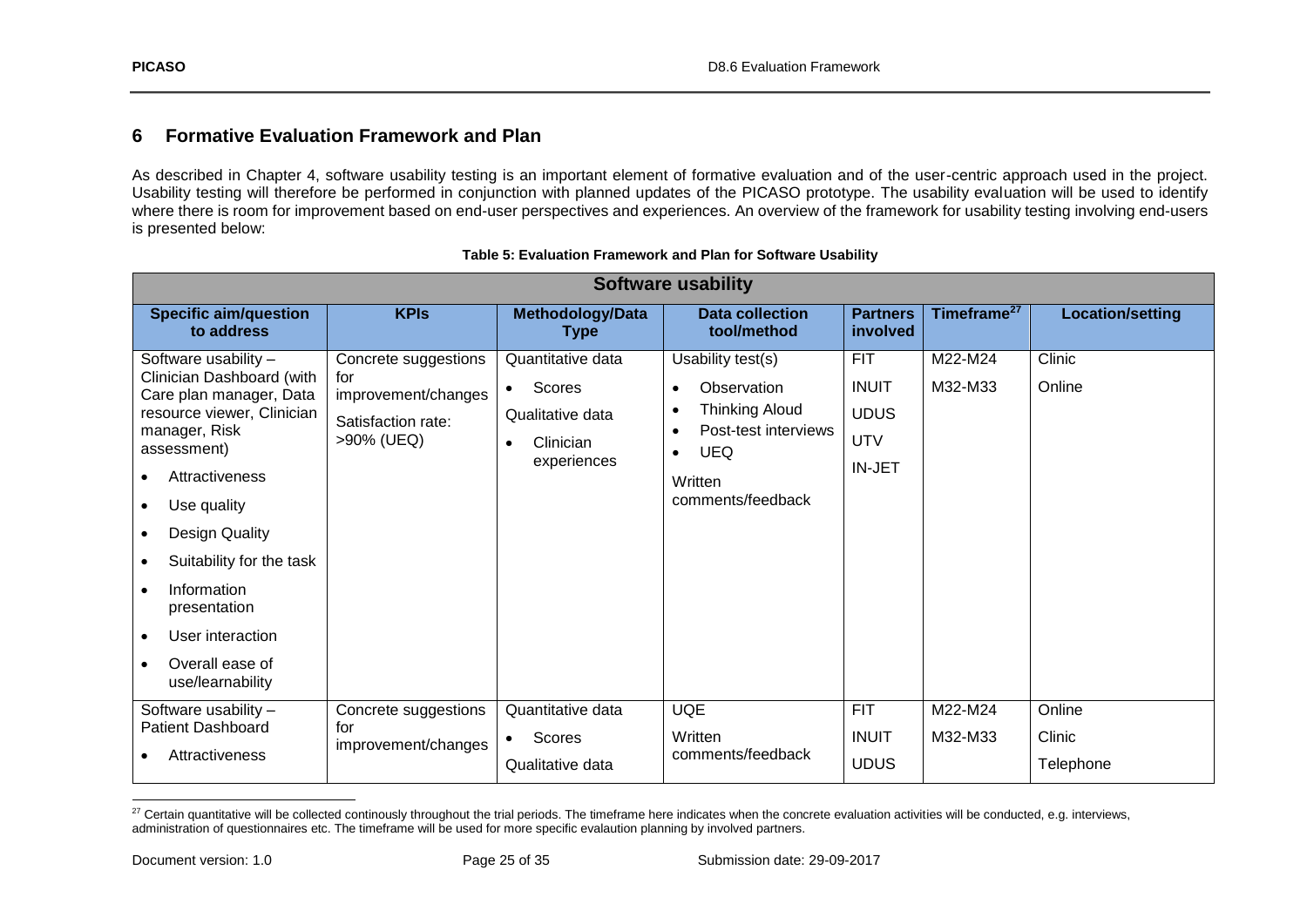| Use quality<br>Design Quality | Satisfaction rate:<br>>90% (UEQ) | Patient<br>experiences | Interviews | UTV<br><b>IN-JET</b> |  |
|-------------------------------|----------------------------------|------------------------|------------|----------------------|--|
|                               |                                  |                        |            |                      |  |

#### **6.1 Software Usability**

Software usability tests of the Clinician Dashboard will be prioritised as it is far more complex than the Patient Dashboard and the PICASO App for patient home-monitoring. The Clinician Dashboard is composed of a number of components that allow clinicians to perform various tasks; usability testing involves setting a specific relevant task for the clinician who then uses the particular component, or feature, of the dashboard to complete the task, such as creating a care plan, retrieving risk analysis etc.

The primary end-users involved in usability testing will therefore be clinicians in line with the overall objective of PICASO to provide a platform to support clinicians in the integrated care of chronic patients with multimorbidities.

Software usability testing involving patients (and informal carers if relevant), i.e. testing of the Patient Dashboard and the PICASO App, will be conducted but availability constraints are expected which may limit the extent, number of involved patients/informal carers and detail of the usability testing activities. If "standard" usability tests (see section [7.1](#page-29-5) below) can only be done with few patients or none at all, it will be necessary to assess the if the efforts to set this up may be too great compared to the results that can be expected, especially considering the simplicity of the Patient Dashboard (i.e. not consisting of innovative components). An alternative would be to ask patients/informal carers to fill in a User Experience Questionnaire (UEQ) at home/online. A field for additional comments and suggestions can then be added to the UEQ inviting participants to make concrete suggestions for improvements and changes to enhance usability. Where feasible, interviews could also be used to collect feedback on usability, potentially by telephone interviews as these are more flexible than face-to-face interviews. Observation and Thinking Aloud, however, would be out of scope in this "alternative" usability testing methodology.

<span id="page-25-0"></span>Patients will also be asked to provide feedback on the PICASO App and the home-monitoring devices. However, the PICASO App has very limited user interaction; basically only the function "send data" is available obviously limiting the type of suggestions for better usability. Also, as the home-monitoring devices are off-the-shelf products, it is obviously out of scope of the project to improve the usability of the devices.<sup>28</sup> Suggestions related to usability will rather be used to (re-)assess the type and brand of devices to select for home-monitoring in the future and to collect data on connectivity issues between the PICASO App and the devices. Patients' feedback on the PICASO App and the home-monitoring devices will be collected in connection with the evaluation of the Patient Dashboard by including a specific comment field for this on the questionnaire and/or asking specific question during interviews.

<sup>&</sup>lt;sup>28</sup> At the time of writing the following devices will be usedi n the trials: FitBit Charge 2, A&D Digital Blood Pressure Monitor UA-651BLE, A&D Precision Health Scale UC-352BLE, and Samsung Galaxy Tab A (used as gateway)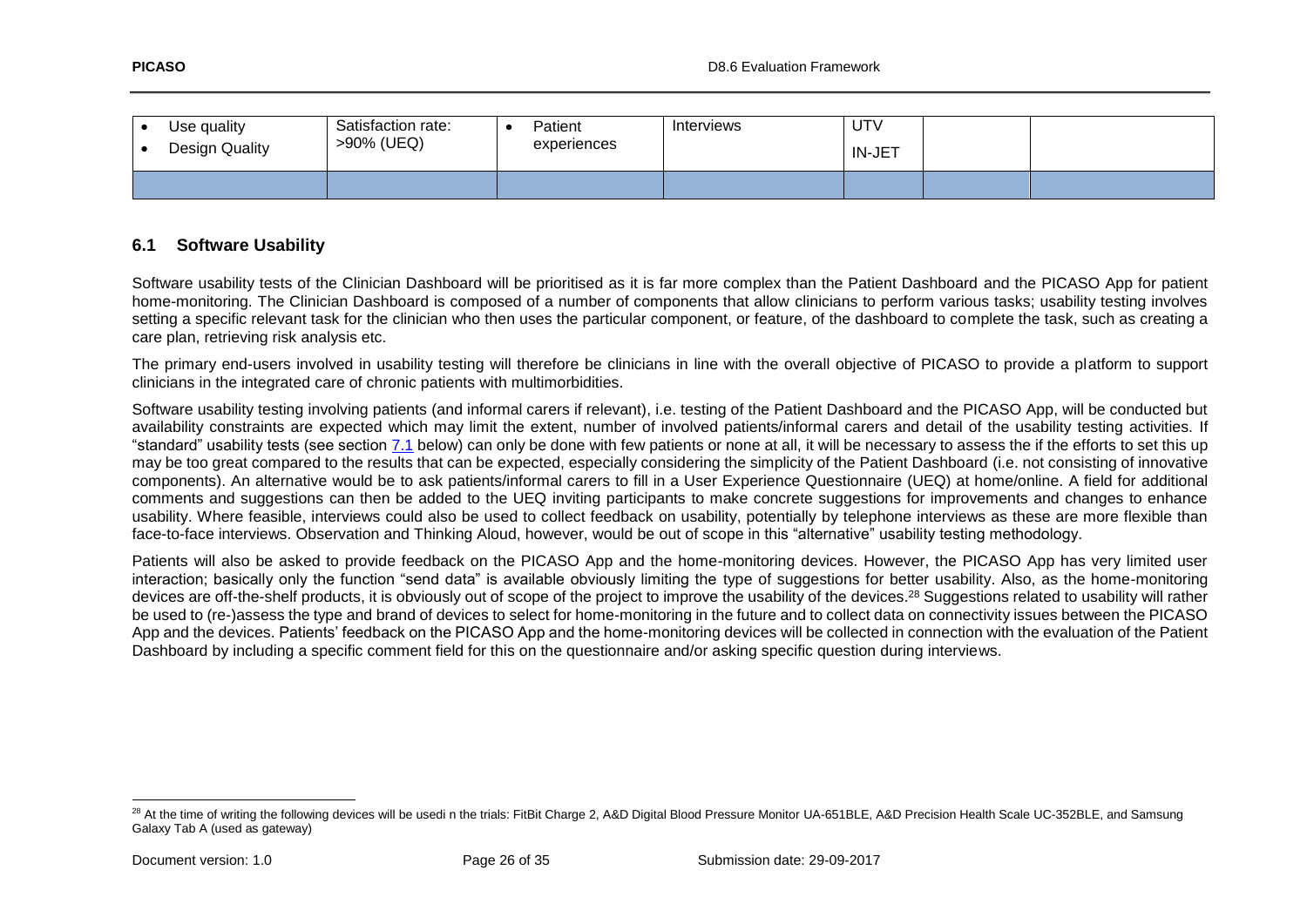#### <span id="page-26-0"></span>**6.1.1 Software usability – Clinician Dashboard**

Software usability will be evaluated by setting up tasks for clinical end-users that reflect the intended and standard use of PICASO. The concrete tasks will be determined based on the development status of the prototype at the time of testing. The focus in trial phase 1 (1st PICASO prototype) will be on the creation of care plans, accessing and sharing patient data using the Clinician Dashboard and its underlying components. In trial phase 2  $(2^{nd}$  PICASO prototype), the focus will move towards the decision support and risk management features. Upon completion of the tasks, participants will evaluate the specific PICASO components that were used to complete the task. Standard methods will be used for the usability evaluation (see [7.7](#page-29-4) below). The results will be fed back to the development team who will use the input to modify and improve the prototype.

#### <span id="page-26-1"></span>**6.1.2 Software usability – Patient Dashboard**

Patients will also be invited to participate in usability tests where they too will be given a set of tasks related to the PICASO home-monitoring solution. Efforts will be made to have a large group of patients participating; however, patient's availability (particularly in the UDUS trial many patients will be actively working) may be a restrictive factor. Patients who are unavailable for laboratory usability tests will still be asked to complete the UEQ at home and provide comments on negative scores on the questionnaire. Thus, a comment field will be added to all statements on UEQ.

#### **6.1.2.1 Baseline data**

Baseline data for all of the above will be represented by the results of the initial usability evaluation. The results will be used as a benchmark on which to assess improvements of the updated solution resulting from the final usability tests and evaluation made towards the end of the project/trials.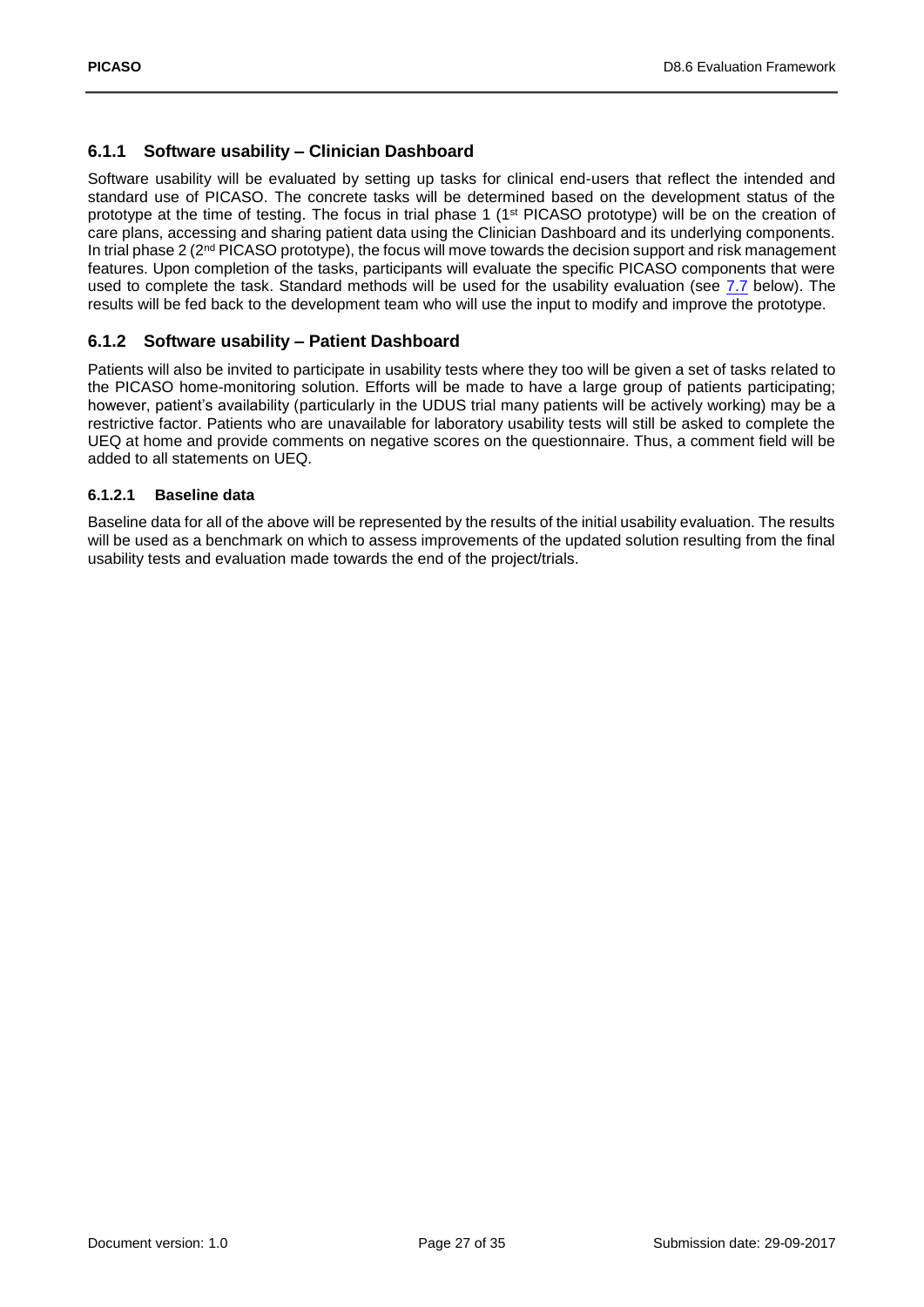### <span id="page-27-3"></span><span id="page-27-0"></span>**7 Methods of Data Collection**

As evident in the evaluation framework above, a number of different evaluation methods will be used to collect quantitative and qualitative data. The choice of method will very much depend on the focus and purpose of the evaluation activity (what and why). As the main approach is participatory evaluation, the different stakeholder and participants in the PICASO trials will be directly involved in several different evaluation activities. They must be clearly instructed in the method used, the purpose and use of the evaluation and informed consent must be obtained (cf. D3.3 PICASO Ethical Guidelines).

Both quantitative and qualitative research methods, often in combination, will be used to gather data from users in the clinical trials. Generally, quantitative methods are used to collect quantifiable data to assess "how many" and "how often" and it allows you to calculate a score and it gives us a numerical result. Qualitative methods, on the other hand, focus on getting a deeper and more wide-ranging understanding of something, of a phenomenon. The focus is here on "how" and "why" and the data is descriptive and in a narrative format. Using two or more methods to collect data on the same topic, i.e. using different data collection methods and include different types of data samples is in social sciences referred to as triangulation. The main advantage of triangulation is that it can be used to different dimensions of the same phenomenon (Kielmann et al, 2012).

For example, user activity will be measured using a quantitative method logging all user activity on the patient dashboard, including time spent per activity. This type of quantitative data can be used to assess not only how often patients were active but also if they followed the given care plan, e.g. measuring their blood pressure three times a day. But it will not tell us anything about why they either took their blood pressure more than 3 times a day or why they only took it once or not at all (on certain days). Here using a qualitative method such as interviewing the patient can provide a deeper understanding of why.

Different tools will be used to collect data taking into consideration feasibility within the project scope, access to existing data, as well as user needs and availabilities. The latter is particularly important and user involvement in evaluation activities will adhere to the project's ethical principles and ethical guidelines for enduser participation. Ethics will be described in more detail in chapter 8.

The methods and tools are suggestions and could be changed and arranged based on time and resources. They should be decided on in detail by the specific partners involved in the evaluation.

The following will briefly describe the methods that are anticipated.

#### <span id="page-27-1"></span>**7.1 Database review**

Database review includes a review and statistical analysis of available data and records from local and national clinical and health records, on e.g. number bed admissions for the target patient groups. As such it is a simple extraction of data, some of which, however, will require manual recording for the duration of the PICASO trials. This type of data will have some limitations (as described in section 4) which will be considered in the analysis.

#### <span id="page-27-2"></span>**7.2 Questionnaires**

The questionnaires that will be used include both recognised standard questionnaires (some may be adapted to fit the context) and specially designed questionnaires. The same questionnaires will be used in both trials (disease specific questionnaires excluded).

Questionnaires will be distributed on paper or as online versions, and in a laboratory (e.g. controlled environment such as the clinic in a PICASO context) or non-laboratory setting as appropriate (subject also to feasibility). For example, due to limitations and consideration of patients' availabilities, it may not always be possible to conduct usability tests in a laboratory setting and this test may therefore also be taken at home, preferably online as this allows for easy distribution and return. In some cases, it may be considered to perform the questionnaire in the form of a telephone interview.

Questionnaires will include precise instructions and the length must be carefully considered; a lengthy questionnaire is a likely deterrent. Specially designed questionnaires will be focused, asking essential questions (to limit length), and the wording, the order, and type of questions will be carefully considered and determined based on specific purpose of the questionnaire.

Tools such as Survey Monkey [\(https://en.surveymonkey.com/\)](https://en.surveymonkey.com/) will be used for online questionnaires.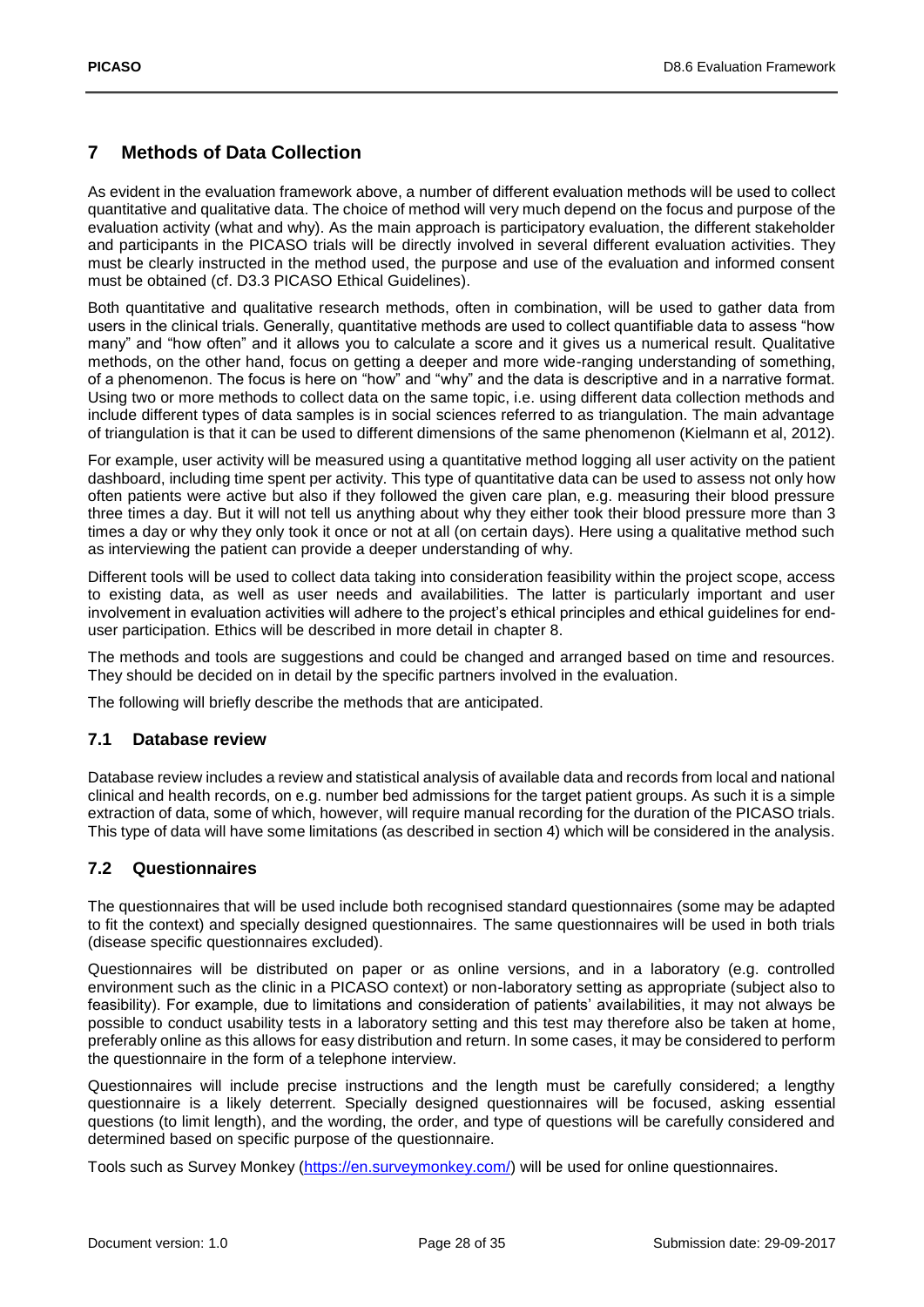### <span id="page-28-0"></span>**7.2.1 Disease specific questionnaires**

In order to support the evaluation of the health outcome for patients, specific disease related and clinical questionnaires will be used (some filled in by patients at home) such as:

- RADAI<sup>29</sup>
- $\bullet$  DAS28<sup>30</sup>
- Well-being ratings $31$

The results from these questionnaires will allow for unique health outcome evaluation for each individual patient in the specific trial. The overall results can be generalised to indicate a common result for all patients in the specific trial.

#### <span id="page-28-1"></span>**7.3 Interviews**

Interviews will be used to collect qualitative data from trial participants. Interview is a useful method to gain a better understanding of the subject's (interviewee) perspective and experiences, and to support results from other evaluation activities, e.g. observation and monitoring and questionnaires. Interviews are particularly useful to support quantitative evaluation data, adding a contextual and a subjective understanding to the analysis.

The interviews will primarily be semi-structured based on open-ended questions. Semi-structured interviews are characterised by allowing the interviewer to explore the interviewee's answers as these raise new issues, thereby broadening the scope of the interview based specifically on the interviewee's answers. The semistructured interview has a theme and a set of open interview questions (interview guide) that ideally should invite the interviewee to answer in their own words based on their own experiences and ideas. The interview guides will be developed with a clearly defined evaluation object and purpose, but as a guide the interviewer must be prepared to ask for further information and ask questions (e.g. follow-up questions, probing questions, interpreting questions and specifying questions) that are tailored to the context and issues raised by the interviewees.

Interviews will be conducted face-to-face or by telephone, and the obvious advantages and disadvantage of both forms will be considered in the analysis. The main advantages of face-to-face interviews are that it is much easier to establish rapport with the interviewee, perceive how the interview is going, and gain an overall impression of the interviewee (do they feel comfortable during the interview, are they interested and willing to answer in depth, etc.). Face-to-face interviews are suited for semi-structured interviews. The main disadvantages are related to resources (travel and scheduling appointments) and note-taking or recording can be a disturbing element.

The main advantages of telephone interviews are that it can take place in the comfort of the interviewees home, scheduling is more flexible (no regard for travel time or costs), and note-taking or recording is less disturbing for the interviewee. On the down-side, it is harder to establish rapport and read the situation, and it is more impersonal (more distance could mean less depth of information), making the semi-structured approach more restrained.

Special consideration will be given to the power structures and relations between interviewer and interviewee, particularly in cases where patients are interviewed by clinicians (or clinical representatives). This is likely to be stronger in face-to-face interviews. It is important that the interviewee feels comfortable to relate their honest and real opinions and experiences, and interviews should therefore occur in a relaxed and comfortable environment/context (i.e. should be consistent with the guidelines for obtaining informed consent as described in *D3.3 PICASO Ethical Guidelines*). Interviewees will be provided with a copy of the transcript notes and/analysis for their approval; this helps to ensure that the subject's experiences and perspective have been understood correctly thereby also strengthening the validity of the evaluation data.

<sup>1</sup> <sup>29</sup> Only UDUS trial

<sup>&</sup>lt;sup>30</sup> Only UDUS trial

<sup>&</sup>lt;sup>31</sup> Well-being ratings will consist of a single question asked every day (via the Patient Dashboard) throughout the duration of the trial. Applies only to UTV trial.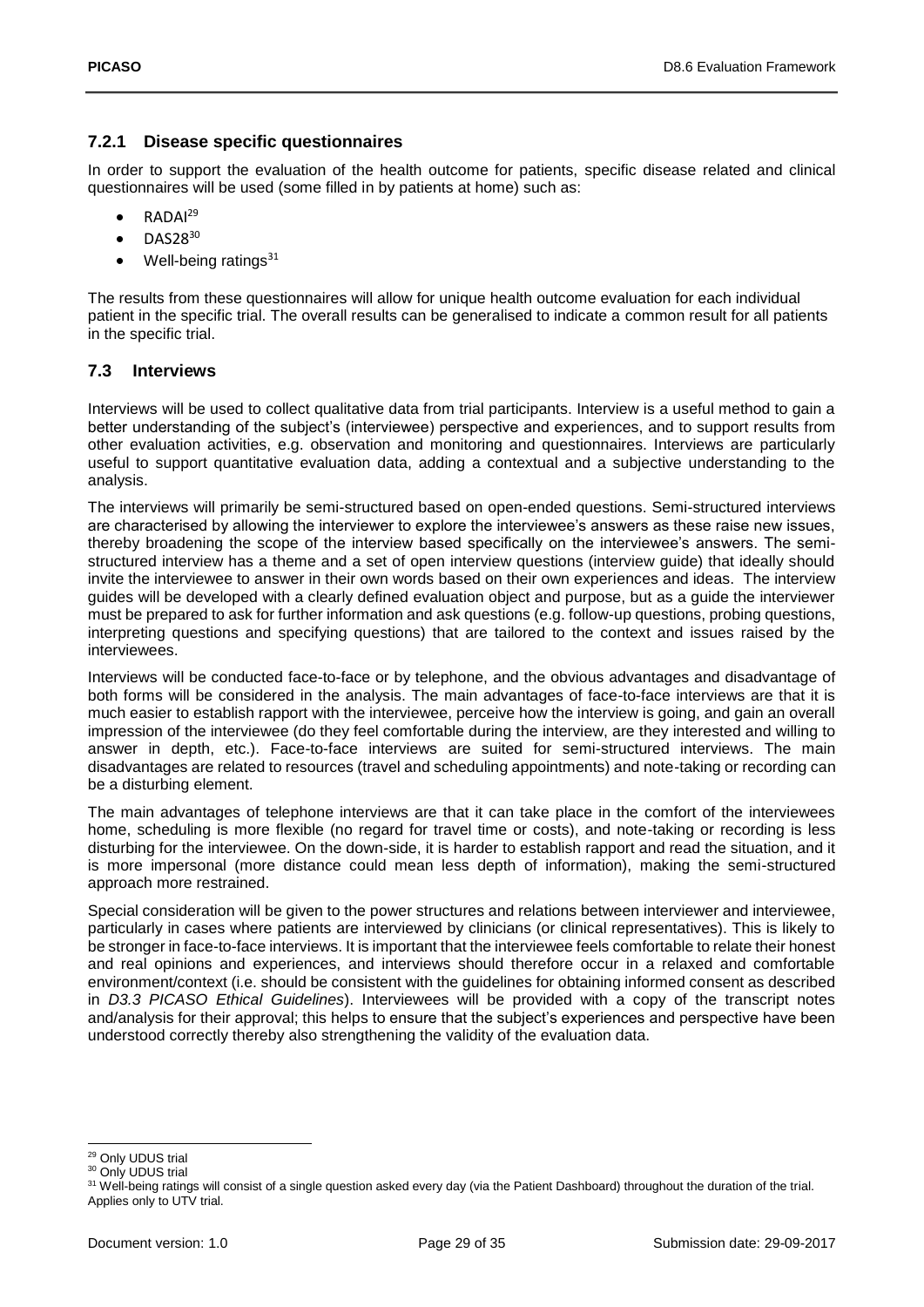### <span id="page-29-0"></span>**7.4 Focus group**

Focus groups will be used to collect qualitative data in combination with quantitative data (e.g. from questionnaires). Focus groups will have a moderator who will lead the discussion, asking follow-up questions and ensure that the topic(s) at hand are explored from different perspectives. A detailed guide with themes to be explored and trigger questions to spark the discussion will be developed prior to the focus group meeting.

Focus group participants will mainly represent a homogenous group, i.e. clinicians or patients and their informal carers, as the object of evaluation will be related to their specific user experiences. The focus group interviews should have at least five and at most fifteen participants (fifteen would allow for all trial patients in the UDUS trial to participate).

The interaction in the group can be a useful way to collect data on different perspectives on the issue at hand, i.e. participant may express agreement or disagreement of another participant's experiences or opinions thereby either supporting the finding or highlight differences; the basis of such differences could then be explored providing valuable contextual information. The interaction in focus groups may also be particularly suited for collecting qualitative data from vulnerable groups, empowering them by giving them a voice (Kulavuz-Onal 2011).

#### <span id="page-29-1"></span>**7.5 Self-reports**

Self-reporting is of course highly subjective and builds on trust; trust that the participant reports the truth. Selfreporting will primarily be used to collect data from patients on their adherence to their care plan/medication plan, e.g. patients are asked to confirm via the Patient Dashboard that they have taken their medication as prescribed. It is important to note that self-reporting will not be used to judge or otherwise exercise power over patients, but rather to collect data to see if PICASO can help support adherence and how this may progress over time.

#### <span id="page-29-5"></span><span id="page-29-2"></span>**7.5.1 Morisky Medication Adherence Scale**

The 8-item Morisky Medication Adherence Scale (MMAS) rank the degree of adherence. The first seven items are Yes/No responses while the last item is a 5-point Likert response. The additional items focus on medication-taking behaviours, especially related to underuse, such as forgetfulness, so barriers to adherence can be identified more clearly. It is one of the most accepted self-report measure for adherence to medication (Lam & Fresco 2015).

#### <span id="page-29-3"></span>**7.6 e <sup>3</sup>value tool**

The e <sup>3</sup>value modelling methodology and tool was developed by Jaap Gordijn (Gordijn, 2002). It is a modelling tool that focuses on value creation; how value is created, by whom and for whom. The e<sup>3</sup>value ontology is organised in viewpoints where actors exchange objects of value. The value exchange can be analysed in terms of value proposition and profitability.

It is thus foremost a strategic tool with the aim of identifying new business opportunities and how a firm can position itself strategically to derive maximum benefits from new and emerging opportunities, which may or may not require substantial redefinition of the enterprise infrastructure. The methodology will be explained in detail in *D9.7 Integrated Care Economics and Cost-Benefit Analysis*.

#### <span id="page-29-4"></span>**7.7 Usability tests**

Usability testing will be conducted in order to understand how real users experience PICASO. The usability tests will take place in a controlled environment, i.e. so not part of a normal consultation with a patient or involving real patients. They will be based on a realistic scenario, or situation, wherein the person performs a list of tasks that represent the most common user goals using PICASO while observers watch and take notes. The tests will primarily be done at the participant's location. The methods that will be used to evaluate usability are described below. Usability tests will primarily involve clinicians using the Clinician Dashboard but also patients and informal carer(s) using the Patient Dashboard to the degree it is feasible and deemed useful for formative evaluation. See also section [6.1](#page-25-0) above.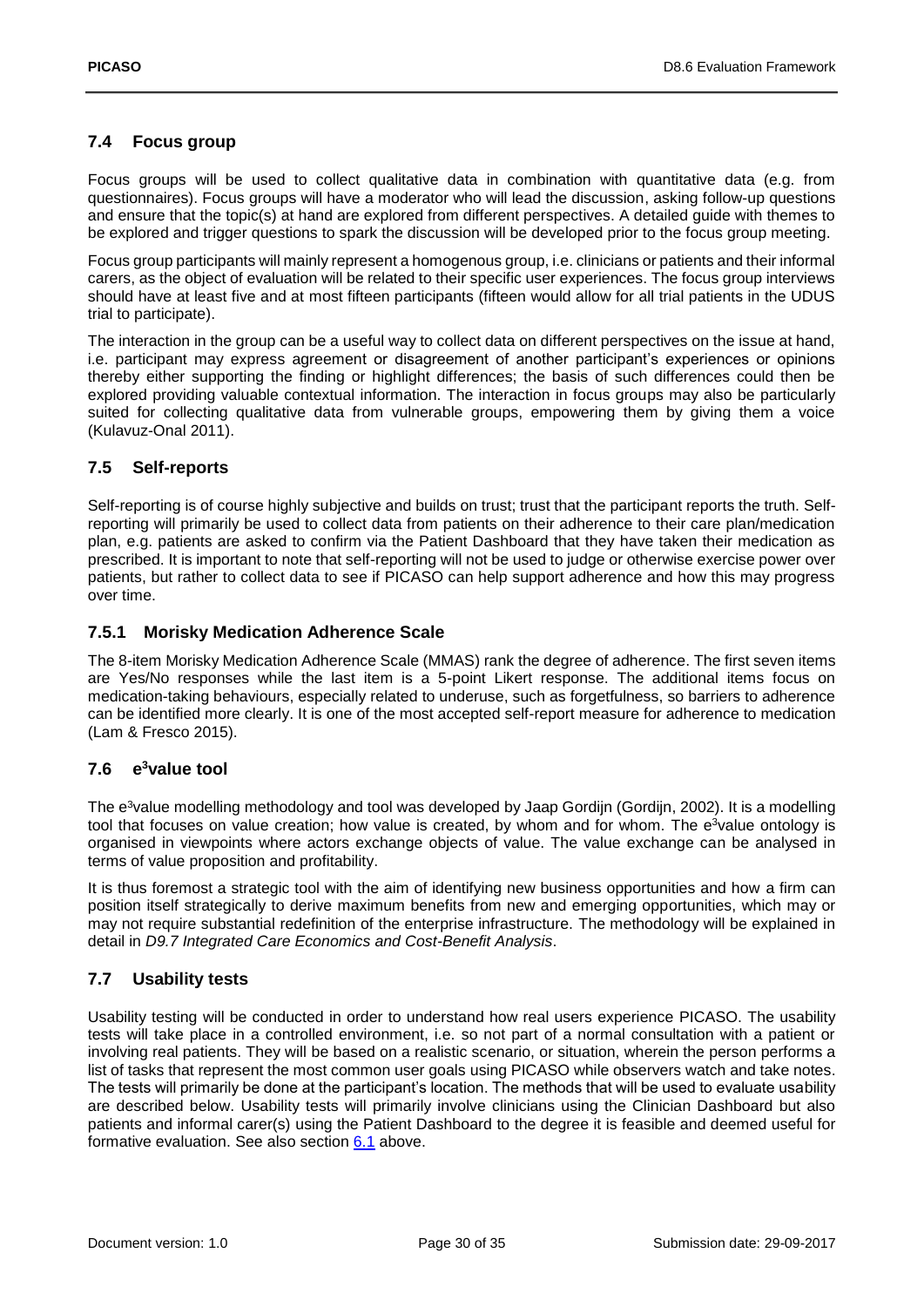#### <span id="page-30-0"></span>**7.7.1 Observation**

When evaluating usability, it is useful to observe how participants use the system and handle the tasks that have been set. Observation may include observing body language, attitude, skills, errors made, and interest etc. Observation should be as un-intrusive as possible so as not to be a disturbing or discomforting element for participants. The purpose of observation must be made clear to participants, i.e. that it is the system, and not themselves, which is under observation and evaluation.

#### <span id="page-30-1"></span>**7.7.2 Thinking Aloud**

This methodology is used in usability studies. During the testing session as described above, the test participant is asked to continuously think aloud (verbalize his or her thoughts and keep up a running monologue) as they complete the set tasks. The aim is to understand better why and what obstacles they encounter during achieving these tasks.

This method allows the observer to discover what users really think about the application and its design, learn why users guess wrong about some parts of the User Interface and why they find others easy to use. It is particularly useful in an iterative approach as voiced misconceptions can be turned into actionable redesign recommendations: when users misinterpret design elements, you need to change them.<sup>32</sup> This activity will involve mainly clinicians but also patients and informal carer(s) to the degree that it is feasible.

#### <span id="page-30-2"></span>**7.7.3 Post-test interviews**

This type of interview will be conducted immediately after the participant has completed a usability test and/or questionnaire. The main purpose is to gain insight and feedback into the participant's immediate experience with using the system, thereby gaining a deeper understanding for the particular scoring given on a questionnaire. This activity nvolve mainly clinicians but also patients and informal carer(s) to the degree it is feasible.

#### <span id="page-30-3"></span>**7.7.4 User Experience Questionnaire (UEQ)**

The validated UEQ questionnaire is useful for assessing user's experiences of using the product itself. The UEQ consists of 26 items that are associated with 6 distinct quality aspects. It uses the Likert scale for scoring, i.e. respondents must answer to which degree they agree/disagree with each statement.

The UEQ comes with a unique scoring system which allows for an automatic calculation of the scoring by using the provided Excel scoring sheet. It is possible to compare the results with a standard benchmark that allows for conclusions about the relative quality of the evaluated product compared to other products.

#### <span id="page-30-4"></span>**7.8 Written comments/feedback**

Specially designed comments field added to a questionnaire will allow for qualitative data to be collected. It can be used to determine where and how follow-up would be useful, e.g. during interviews, and/or gather concrete suggestions for improvements/changes related to usability.

-

<sup>32</sup> <https://www.nngroup.com/articles/thinking-aloud-the-1-usability-tool/>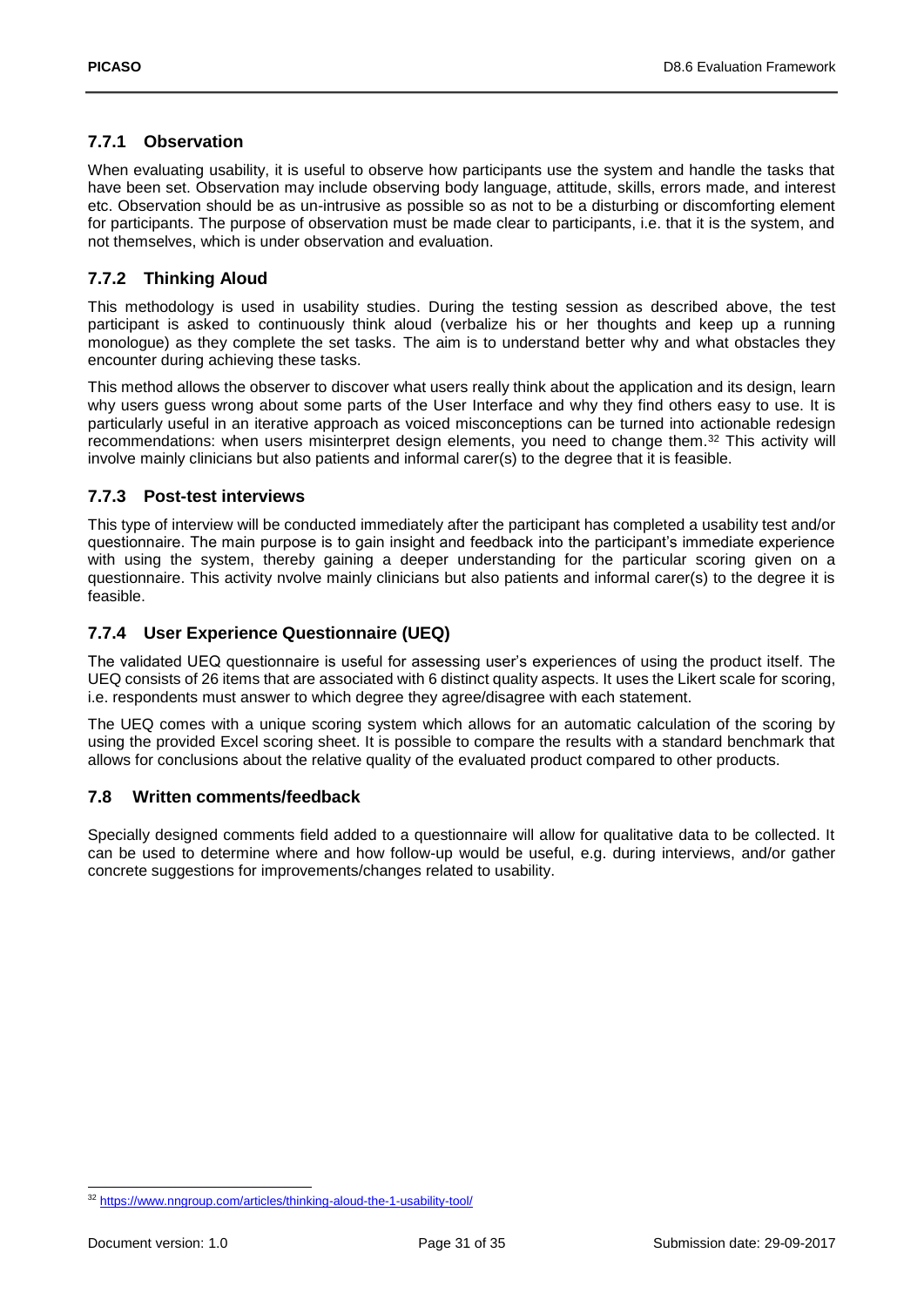### <span id="page-31-0"></span>**8 Ethics**

The evaluation in PICASO will follow the ethical guidelines provided in *D3.3 The PICASO Ethical Guidelines* and the protocols in *D8.2 Trial Protocol for RA and Comorbidities Trial in Germany* and *D8.3 Trial Protocol for PD and CVD trials in Italy*.

Patients, their informal carers, and clinicians (see Data Sample in 4.2) represent a valuable group of informants for the evaluation activities planned. Their feedback will be treated confidentially and with respect, and will only be used to evaluate the PICASO project. Personal data will be anonymised in all project evaluation deliverables and external publications, and the handling of personal data will be in compliance with the applicable data protection directives.

The overall PICASO ethical principles (in D3.3) must of course be honoured. More specifically, in the context of evaluation activities with informants, the principles of informed consent, trust, honesty, and reciprocity must be respected.

#### <span id="page-31-1"></span>**8.1 Informed Consent**

In accordance with the PICASO Ethical Guidelines documented in deliverable D3.3, all patients must have signed an informed consent form prior to their enrolment in the trial. Here they agree to the collection, storage and use of their personal data in connection with the evaluation activities. Patients will be informed of how their data will be used, and they can request access to their personal data collected, stored and used in the project.

All other informants participating in concrete evaluation activities must sign an informed consent form agreeing that their feedback and answers can be used by the project. The informed consent process and form must comply with the guidelines described in D3.3.

#### <span id="page-31-2"></span>**8.2 Trust**

The gathering of data from informants, particularly qualitative data, is based on a relation of trust between the informant and researcher. Informants' willingness to contribute to the evaluation is largely based on a trust in and assumption of that their contribution will be reflected as accurately as possible, and that they are indeed expected to give their honest opinion which will be respected.

#### <span id="page-31-3"></span>**8.3 Honesty**

In extension of trust, data must not be manipulated or left out in order to fit a desired result. The analysis of evaluation data must be honest and reflect all relevant perspectives. Sources of data must be clearly stated while keeping informants' identity anonymous.

#### <span id="page-31-4"></span>**8.4 Reciprocity**

All informants participating in the evaluation activities will be given access to the evaluation results. Formal translation of the entire evaluation analysis and results into the local language is unfortunately out of scope of the project. Informants may instead receive a summary of the main results in local language.

Efforts will be made to accommodate informants' requirements and limitations with respect to their participation in the evaluation activities.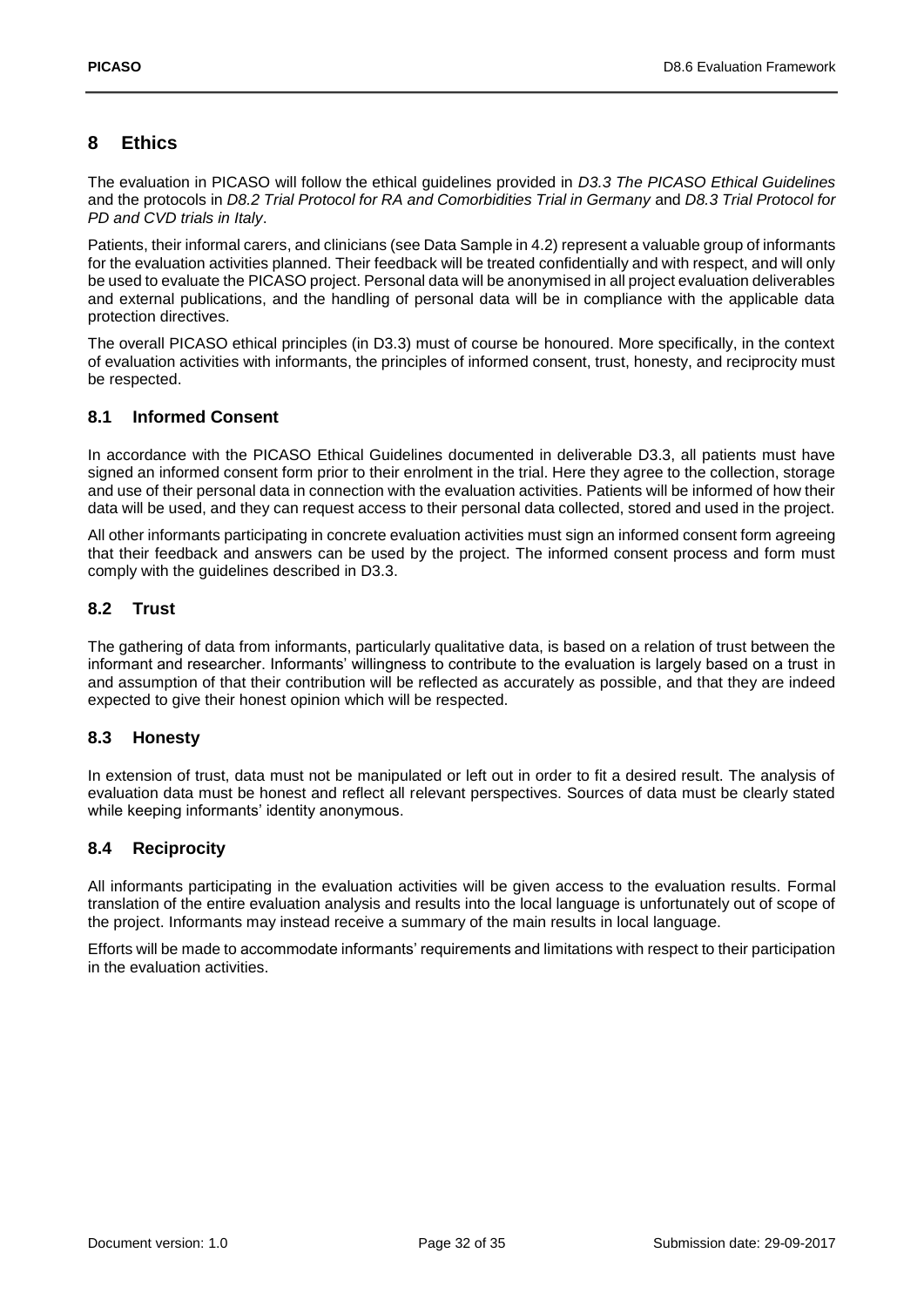### <span id="page-32-0"></span>**9 Conclusion**

Evaluation in WP8 is concerned with trial evaluation; the two PICASO trials will be implemented to test PICASO and provide feedback to the project consortium of the applied technologies in order to evaluate the benefits of integrated care. The PICASO Evaluation Framework set out in this document is concerned with those evaluation activities that involve trial participants/stakeholders, notably clinicians, patients and their informal carers. In fact, as a framework the focus is on setting the overall boundaries for the evaluation while being sufficiently flexible to accommodate and meet the changing shape and needs of the project and the informants who will contribute to the evaluation.

The evaluation framework has identified a planned timeframe of the different activities. The exact timing (month) may shift; the crucial issue is to plan concrete evaluation activities ahead of time and allow for sufficient data to have been generated or sufficient user experience and usage to have been gained before gathering information.

The data analysis will be carried out by UDUS, UTV, INUIT, FIT, and IN-JET and presented in *D8.11 Final Evaluation Report of Early Risk Detection and ICT Based Intervention*.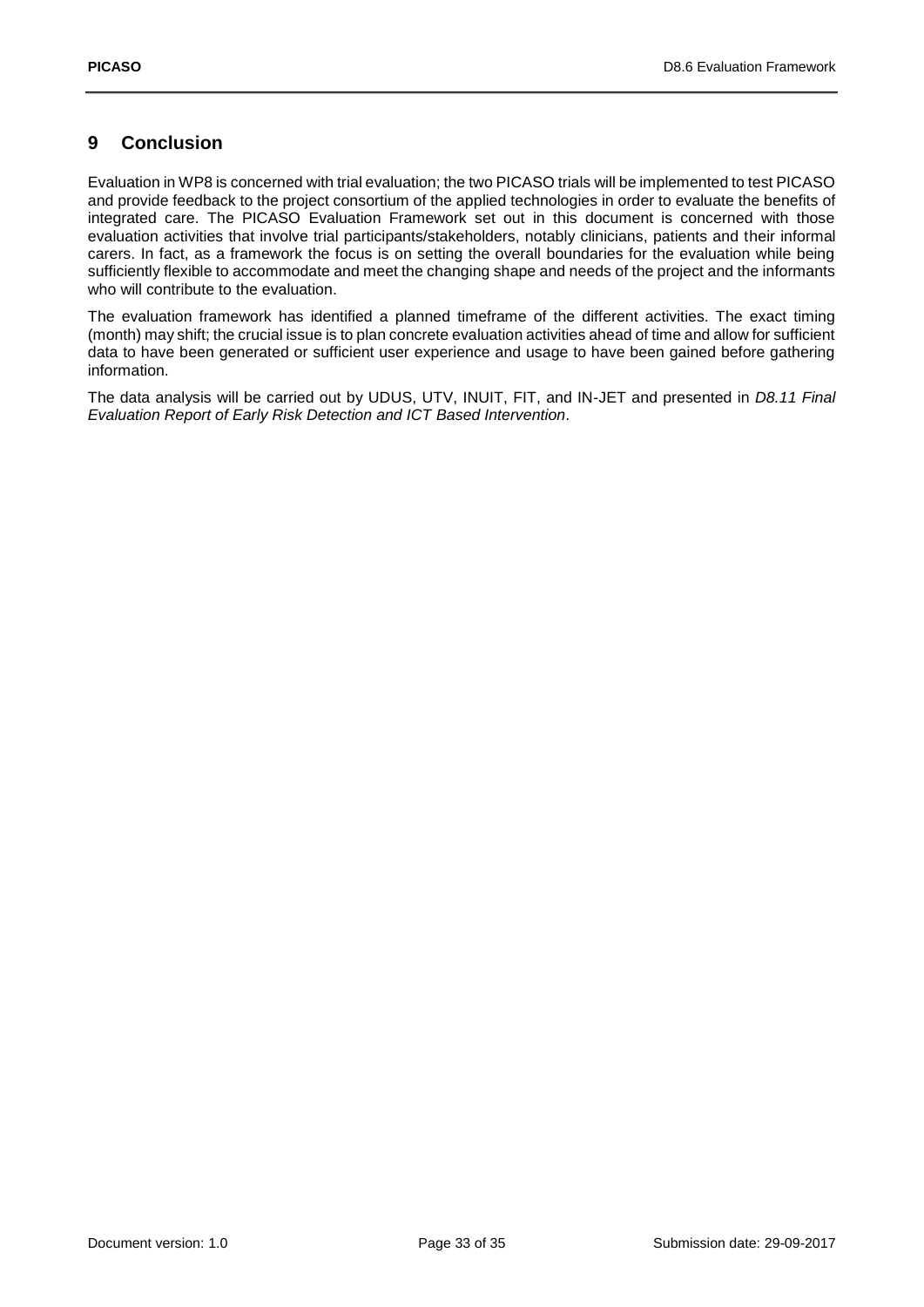## <span id="page-33-0"></span>**10 List of Figures and Tables**

## <span id="page-33-1"></span>**10.1 Figures**

### <span id="page-33-2"></span>**10.2 Tables**